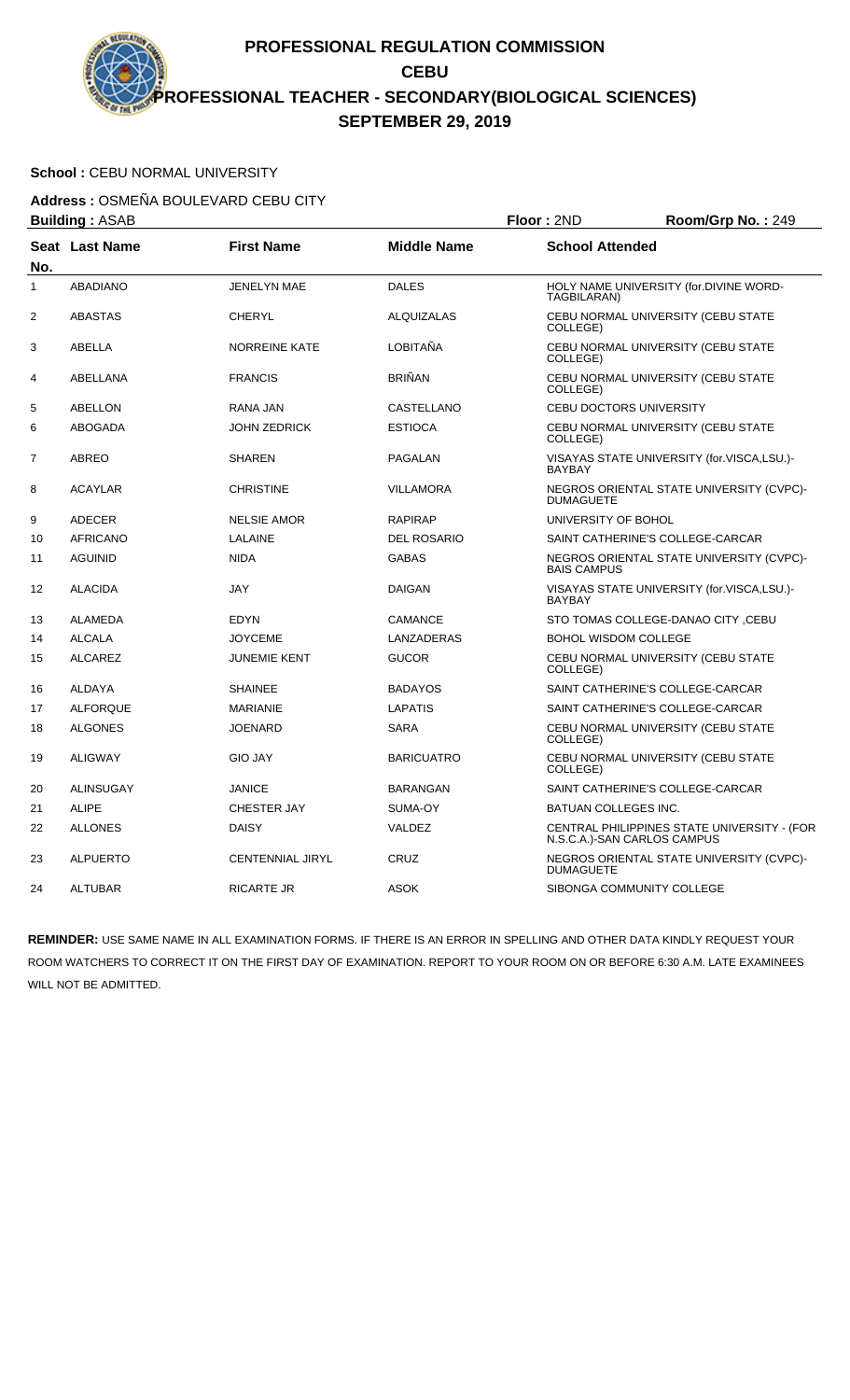# School : CEBU NORMAL UNIVERSITY

**Address :** OSMEÑA BOULEVARD CEBU CITY

|     | <b>Building: ASAB</b> | Floor: 3RD              |                    | Room/Grp No.: 343          |                                             |
|-----|-----------------------|-------------------------|--------------------|----------------------------|---------------------------------------------|
| No. | <b>Seat Last Name</b> | <b>First Name</b>       | <b>Middle Name</b> | <b>School Attended</b>     |                                             |
| 1   | <b>AMAN</b>           | <b>ARLES</b>            | <b>SINOY</b>       |                            | FELIPE R. VERALLO MEMORIAL FOUNDATION       |
| 2   | <b>AMANCIO</b>        | <b>MARJORIE MITZI</b>   | <b>RODRIGO</b>     | COLLEGE)                   | CEBU NORMAL UNIVERSITY (CEBU STATE          |
| 3   | AMBRAD                | <b>CHRISTINE</b>        | <b>BELIA</b>       | COLLEGE)                   | CEBU NORMAL UNIVERSITY (CEBU STATE          |
| 4   | <b>AMORES</b>         | <b>MARY GRACE</b>       | <b>GARCIA</b>      | (FOR.CVSCAFT)-CLARIN       | BOHOL ISLAND STATE UNIVERSITY               |
| 5   | <b>AMPER</b>          | AYLEN                   | <b>VIOLETA</b>     | <b>BAIS CAMPUS</b>         | NEGROS ORIENTAL STATE UNIVERSITY (CVPC)-    |
| 6   | <b>ANDO</b>           | <b>ROBERTO</b>          | <b>SALES</b>       | <b>VILLABA CAMPUS</b>      | VISAYAS STATE UNIVERSITY (FOR VISCA, LSU) - |
| 7   | ANGULO                | <b>MARIA CARMENCITA</b> | <b>UTLANG</b>      | <b>WEST NEGROS COLLEGE</b> |                                             |
| 8   | ANIBAN                | ANNABELLA               | <b>DELIMA</b>      | COLLEGE)                   | CEBU NORMAL UNIVERSITY (CEBU STATE          |
| 9   | <b>ANOBA</b>          | <b>HAZEL JANE</b>       | <b>ORTIZ</b>       | COLLEGE)                   | CEBU NORMAL UNIVERSITY (CEBU STATE          |
| 10  | ANUEVO                | <b>REYMARK</b>          | <b>OMITEN</b>      | N.S.C.A.)-HINIGARAN CAMPUS | CENTRAL PHILIPPINES STATE UNIVERSITY - (FOR |
| 11  | <b>ANUNCIADO</b>      | <b>CECILIA</b>          | DAÑO               | (FOR.CVSCAFT)-CLARIN       | <b>BOHOL ISLAND STATE UNIVERSITY</b>        |
| 12  | <b>APAT</b>           | <b>EMILY</b>            | <b>PASCO</b>       | <b>CAMPUS</b>              | SURIGAO DEL SUR STATE UNIVERSITY - TAGBINA  |
| 13  | <b>APIO</b>           | <b>ARNEL JUN</b>        | <b>TOMO</b>        | N.S.C.A.)-ILOG CAMPUS      | CENTRAL PHILIPPINES STATE UNIVERSITY - (FOR |
| 14  | <b>ARCENAL</b>        | <b>MAY ANN</b>          | <b>PEQUE</b>       | <b>TABANGO CAMPUS</b>      | PALOMPON INSTITUTE OF TECHNOLOGY-           |
| 15  | <b>AREJA</b>          | <b>ALICE</b>            | <b>PADAYON</b>     | COLLEGE)                   | CEBU NORMAL UNIVERSITY (CEBU STATE          |
| 16  | ARQUILITA             | SHEILA GYLL             | LAYOS              | UNIVERSITY OF CEBU         |                                             |
| 17  | <b>ARRICIVITA</b>     | <b>DEXTER JOHN</b>      | <b>RIVERA</b>      |                            | <b>BINALBAGAN CATHOLIC COLLEGE</b>          |
| 18  | ARRIESGADO            | <b>CHEENA LOU</b>       | <b>MISTULA</b>     | COLLEGE)                   | CEBU NORMAL UNIVERSITY (CEBU STATE          |
| 19  | <b>ASUQUE</b>         | <b>HANNAH BLAINE</b>    | <b>JALA</b>        | UNIVERSITY OF SAN CARLOS   |                                             |
| 20  | <b>ATON</b>           | MAE FE                  | <b>TAÑEO</b>       | COLLEGE)                   | CEBU NORMAL UNIVERSITY (CEBU STATE          |
| 21  | <b>AUMENTADO</b>      | <b>MELODY</b>           | <b>SIDON</b>       | COLLEGE)                   | CEBU NORMAL UNIVERSITY (CEBU STATE          |
| 22  | <b>AVENIDO</b>        | <b>VANESSA</b>          | <b>NUNEZ</b>       |                            | UNIVERSITY OF SAN JOSE-RECOLETOS            |
| 23  | <b>AWING</b>          | <b>GEMELYN</b>          | CASIDO             | <b>BAIS CAMPUS</b>         | NEGROS ORIENTAL STATE UNIVERSITY (CVPC)-    |
| 24  | <b>AYTONA</b>         | <b>RHEA</b>             | QUIMCO             |                            | COLEGIO DE SAN ANTONIO DE PADUA             |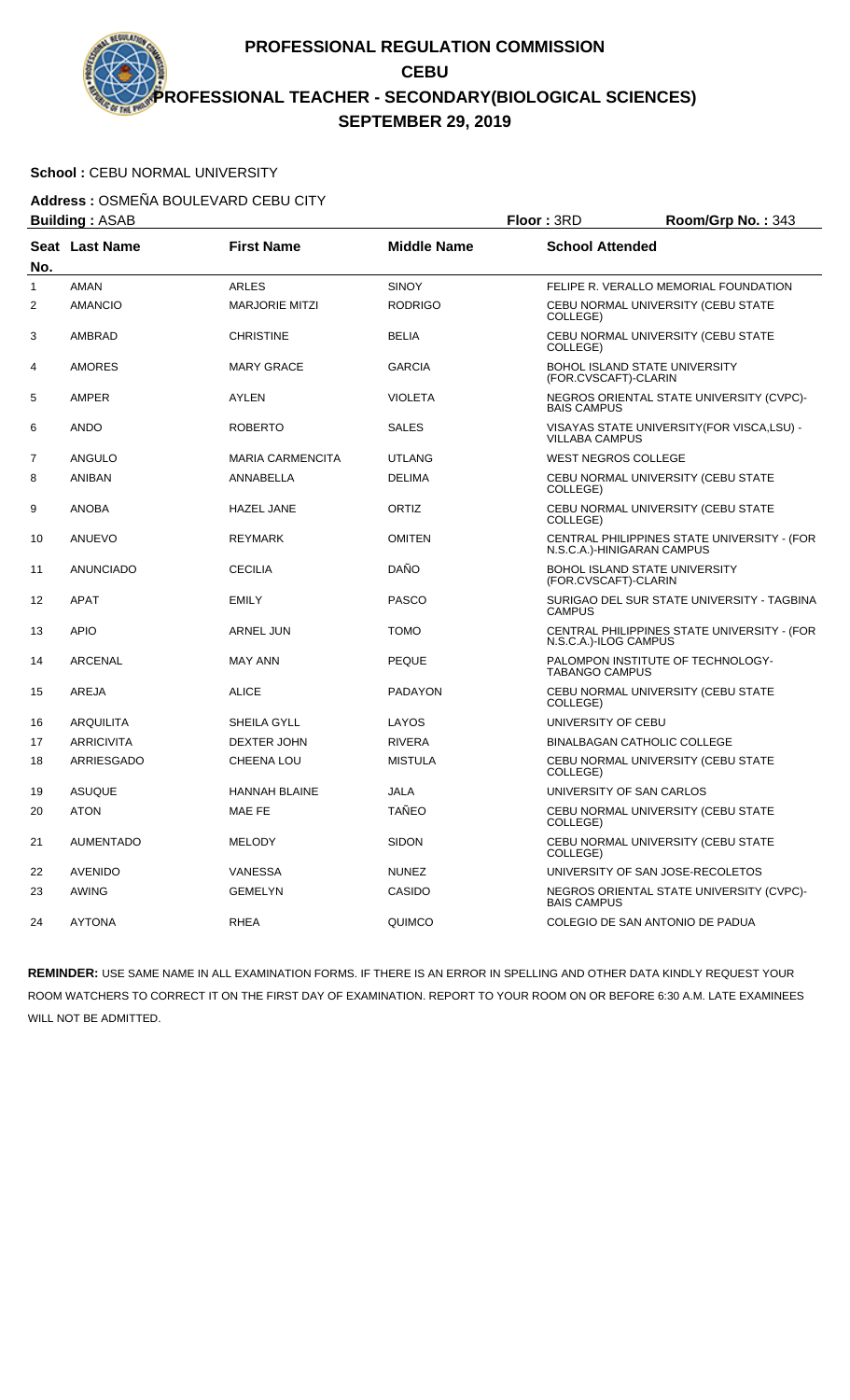### School : CEBU NORMAL UNIVERSITY

**Address :** OSMEÑA BOULEVARD CEBU CITY

|                | <b>Building: ASAB</b> | Floor: 3RD            |                    | Room/Grp No.: 344                    |                                             |
|----------------|-----------------------|-----------------------|--------------------|--------------------------------------|---------------------------------------------|
| No.            | Seat Last Name        | <b>First Name</b>     | <b>Middle Name</b> | <b>School Attended</b>               |                                             |
| $\mathbf{1}$   | <b>BABATUGON</b>      | <b>AIKO BRYAN</b>     | <b>BEDOLIDO</b>    | <b>DUMAGUETE</b>                     | NEGROS ORIENTAL STATE UNIVERSITY (CVPC)-    |
| $\overline{2}$ | <b>BABOR</b>          | JUDY-AN               | <b>BALBON</b>      | <b>BAIS CAMPUS</b>                   | NEGROS ORIENTAL STATE UNIVERSITY (CVPC)-    |
| 3              | <b>BABOR</b>          | <b>MESHELL</b>        | <b>ESTRABELA</b>   | <b>BAIS CAMPUS</b>                   | NEGROS ORIENTAL STATE UNIVERSITY (CVPC)-    |
| 4              | <b>BACATAN</b>        | <b>MARIELLE</b>       | <b>MACAPAZ</b>     | <b>TALISAY CITY COLLEGE</b>          |                                             |
| 5              | <b>BACTOL</b>         | <b>DIVINA</b>         | <b>DAHIL DAHIL</b> | <b>BAIS CAMPUS</b>                   | NEGROS ORIENTAL STATE UNIVERSITY (CVPC)-    |
| 6              | <b>BACU</b>           | <b>ERRICA MAE</b>     | <b>COMENDADOR</b>  | COLLEGE)                             | CEBU NORMAL UNIVERSITY (CEBU STATE          |
| 7              | <b>BACUS</b>          | <b>CHERYLL</b>        | <b>SAMARINTA</b>   | (for.CSCST)                          | CEBU TECHNOLOGICAL UNIVERSITY-MAIN          |
| 8              | <b>BAEL</b>           | <b>ANNE MICAH</b>     | <b>MENDOZA</b>     | SILLIMAN UNIVERSITY                  |                                             |
| 9              | <b>BAGA</b>           | <b>LUZ</b>            | <b>RETARDO</b>     | UNIVERSITY OF SAN CARLOS             |                                             |
| 10             | <b>BALMORES</b>       | <b>RHEINAME</b>       | <b>ORESGA</b>      |                                      | UNIVERSITY OF THE VISAYAS-CEBU CITY         |
| 11             | <b>BALUNGCAS</b>      | <b>FATIMA FAITH</b>   | <b>FLOREN</b>      | COLLEGE)                             | CEBU NORMAL UNIVERSITY (CEBU STATE          |
| 12             | BARANGAN              | <b>REYLAN</b>         | <b>PANISAN</b>     | SIBONGA COMMUNITY COLLEGE            |                                             |
| 13             | <b>BARO</b>           | <b>RUBELAINE</b>      | <b>MANUBAG</b>     | <b>BOHOL WISDOM COLLEGE</b>          |                                             |
| 14             | <b>BARRERA</b>        | <b>RUSSEL ANN</b>     | <b>SILVA</b>       | <b>BAIS CAMPUS</b>                   | NEGROS ORIENTAL STATE UNIVERSITY (CVPC)-    |
| 15             | <b>BARUTAG</b>        | <b>ERMELINDY</b>      | <b>SOLIANO</b>     | N.S.C.A.)-SAN CARLOS CAMPUS          | CENTRAL PHILIPPINES STATE UNIVERSITY - (FOR |
| 16             | <b>BASAN</b>          | <b>GEMINI</b>         | <b>CARBAJOSA</b>   | ARELLANO UNIVERSITY-PASAY            |                                             |
| 17             | <b>BASINILLO</b>      | <b>DAISY ROSE</b>     | <b>MANABAT</b>     | <b>WESTERN MINDANAO STATE U-IPIL</b> |                                             |
| 18             | <b>BATAC</b>          | <b>ANA MARIE</b>      | <b>BATANGAS</b>    | N.S.C.A.)-SAN CARLOS CAMPUS          | CENTRAL PHILIPPINES STATE UNIVERSITY - (FOR |
| 19             | <b>BATALUNA</b>       | <b>RENEN</b>          | <b>TEJERO</b>      | COLEGIO DE SAN ANTONIO DE PADUA      |                                             |
| 20             | <b>BATOON</b>         | <b>MECHELLE MARIE</b> | <b>PRIETO</b>      |                                      | STO TOMAS COLLEGE-DANAO CITY, CEBU          |
| 21             | <b>BAYADOG</b>        | ELLEN                 | <b>LANTACO</b>     | N.S.C.A.)-SAN CARLOS CAMPUS          | CENTRAL PHILIPPINES STATE UNIVERSITY - (FOR |
| 22             | <b>BAYER</b>          | <b>ESTRELLITA</b>     | SABANAL            | SOUTHWESTERN UNIVERSITY              |                                             |
| 23             | <b>BAYO</b>           | <b>CYNTHIA</b>        | <b>CADAY</b>       | <b>BAIS CAMPUS</b>                   | NEGROS ORIENTAL STATE UNIVERSITY (CVPC)-    |
| 24             | BAYOG-ANG             | <b>ENGIEMY</b>        | <b>NARDO</b>       | N.S.C.A.)-SAN CARLOS CAMPUS          | CENTRAL PHILIPPINES STATE UNIVERSITY - (FOR |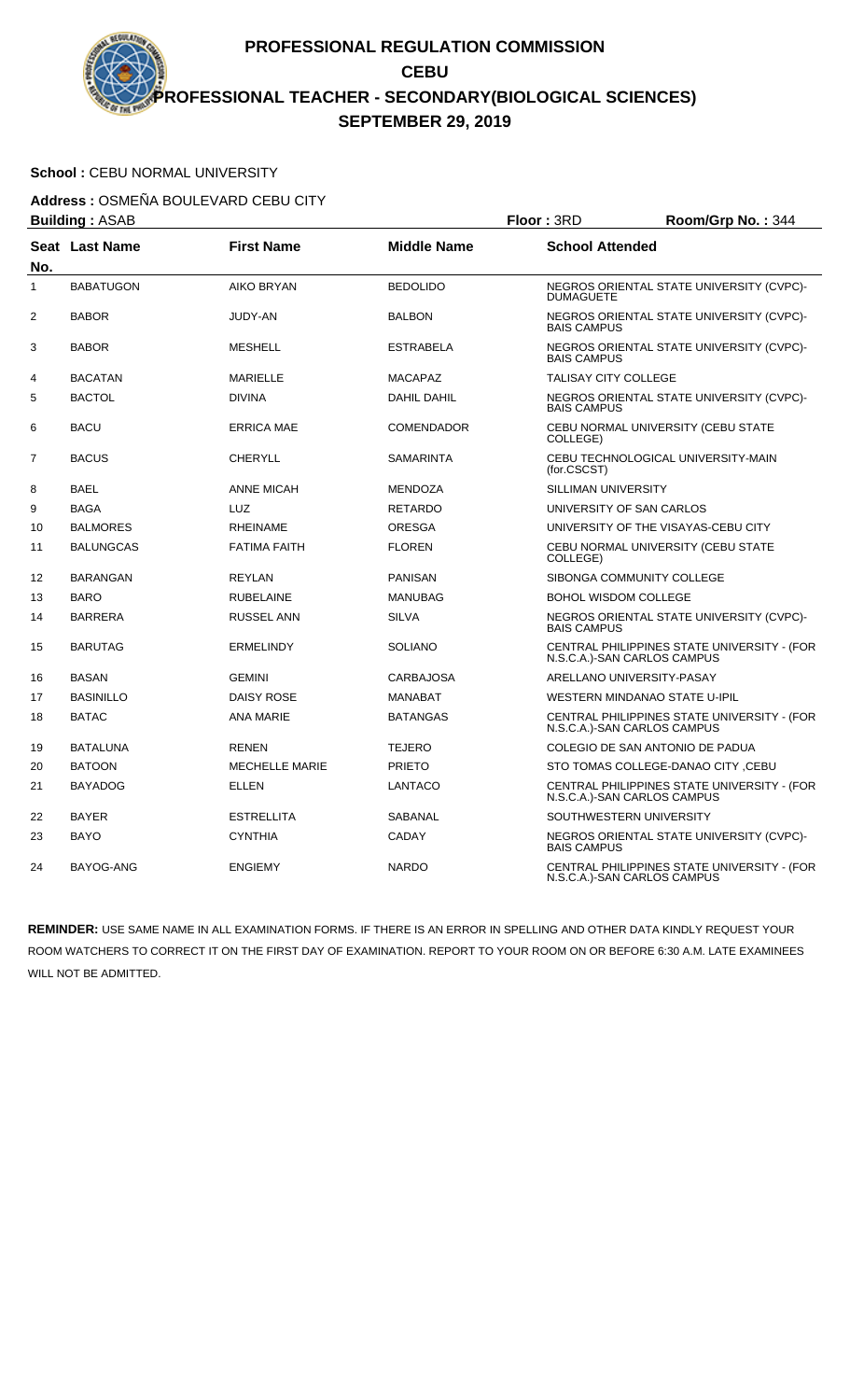### School : CEBU NORMAL UNIVERSITY

**Address :** OSMEÑA BOULEVARD CEBU CITY

|     | <b>Building: ASAB</b> |                          |                    | Floor: 3RD                                                               | Room/Grp No.: 345                           |
|-----|-----------------------|--------------------------|--------------------|--------------------------------------------------------------------------|---------------------------------------------|
| No. | Seat Last Name        | <b>First Name</b>        | <b>Middle Name</b> | <b>School Attended</b>                                                   |                                             |
| 1   | <b>BAYSON</b>         | <b>STEPHANIE</b>         | <b>BASA</b>        | N.S.C.A.)-HINOBA-AN CAMPUS                                               | CENTRAL PHILIPPINES STATE UNIVERSITY - (FOR |
| 2   | <b>BEJAGAN</b>        | <b>FLORENCE MICHELLE</b> | CARZANO            | COLLEGE)                                                                 | CEBU NORMAL UNIVERSITY (CEBU STATE          |
| 3   | <b>BENGIL</b>         | <b>HONEY CLAIRE</b>      | LABE               | <b>BAIS CAMPUS</b>                                                       | NEGROS ORIENTAL STATE UNIVERSITY (CVPC)-    |
| 4   | <b>BILOCURA</b>       | <b>CYRIE SHEENE</b>      | <b>MACASO</b>      | UNIVERSITY OF MINDANAO-TAGUM                                             |                                             |
| 5   | <b>BINOBO</b>         | <b>WENDY MARIE</b>       | <b>MAYAGMA</b>     | N.S.C.A.)-SAN CARLOS CAMPUS                                              | CENTRAL PHILIPPINES STATE UNIVERSITY - (FOR |
| 6   | <b>BOHOL</b>          | DAVE MARK                | CADALLO            | <b>BAIS CAMPUS</b>                                                       | NEGROS ORIENTAL STATE UNIVERSITY (CVPC)-    |
| 7   | <b>BROCE</b>          | <b>ERWIN JR</b>          | <b>AVILA</b>       | N.S.C.A.)-SAN CARLOS CAMPUS                                              | CENTRAL PHILIPPINES STATE UNIVERSITY - (FOR |
| 8   | <b>BUGNA</b>          | DOROTHY JOY              |                    |                                                                          | CENTRAL PHILIPPINE ADVENTIST COLLEGE        |
| 9   | <b>BULAMBOT</b>       | <b>DESIREE LEE</b>       | <b>PAHANG</b>      | <b>BOHOL WISDOM COLLEGE</b>                                              |                                             |
| 10  | <b>BULLECER</b>       | ZYRA MAE                 | <b>TUTOR</b>       | UNIVERSITY OF BOHOL                                                      |                                             |
| 11  | CABALLERO             | <b>BEVERLIN</b>          | <b>SERRANO</b>     | N.S.C.A.)-SAN CARLOS CAMPUS                                              | CENTRAL PHILIPPINES STATE UNIVERSITY - (FOR |
| 12  | CABANACAN             | <b>NIEL</b>              | LADAGA             | MISAMIS ORIENTAL STATE COLLEGE OF<br><b>AGRICULTURE &amp; TECHNOLOGY</b> |                                             |
| 13  | <b>CABANAS</b>        | ANGELA                   | <b>TUBAT</b>       | <b>BAIS CAMPUS</b>                                                       | NEGROS ORIENTAL STATE UNIVERSITY (CVPC)-    |
| 14  | CABATAÑA              | <b>CHRIS COLUMBUS</b>    | <b>SALUT</b>       | <b>NAVAL</b>                                                             | NAVAL STATE UNIVERSITY (for.NAVAL INST)-    |
| 15  | <b>CABATIC</b>        | <b>GLENDA</b>            | <b>TANDUGON</b>    | TAGBILARAN)                                                              | HOLY NAME UNIVERSITY (for.DIVINE WORD-      |
| 16  | <b>CABAUATAN</b>      | <b>DANNECA</b>           | ALAM               | <b>DUMAGUETE</b>                                                         | NEGROS ORIENTAL STATE UNIVERSITY (CVPC)-    |
| 17  | <b>CABRERA</b>        | ROLO JOY                 | <b>SAVELLANO</b>   | UNIVERSITY OF CEBU                                                       |                                             |
| 18  | <b>CABUAL</b>         | <b>MIKE</b>              | <b>ESTRADA</b>     | <b>BAIS CAMPUS</b>                                                       | NEGROS ORIENTAL STATE UNIVERSITY (CVPC)-    |
| 19  | <b>CABUENAS</b>       | <b>DANTE</b>             | <b>RAMOS</b>       | (for.CSCST)                                                              | CEBU TECHNOLOGICAL UNIVERSITY-MAIN          |
| 20  | <b>CADAVID</b>        | <b>RAYMOND</b>           | <b>ACABADO</b>     | <b>BAIS CAMPUS</b>                                                       | NEGROS ORIENTAL STATE UNIVERSITY (CVPC)-    |
| 21  | <b>CAGANTAS</b>       | <b>JEFFREY</b>           | <b>BRAZAL</b>      |                                                                          | UNIVERSITY OF THE VISAYAS-CEBU CITY         |
| 22  | <b>CAMPBELL</b>       | <b>SHARLYNE</b>          | <b>DANLAG</b>      | UNIVERSITY OF CEBU-BANILAD                                               |                                             |
| 23  | <b>CANALES</b>        | <b>MARIAN</b>            | <b>GADIANO</b>     | UNIVERSITY OF CEBU                                                       |                                             |
| 24  | CANDOL                | <b>EMELY</b>             | <b>HERMOCILLA</b>  |                                                                          | UNIVERSITY OF THE VISAYAS-CEBU CITY         |
|     |                       |                          |                    |                                                                          |                                             |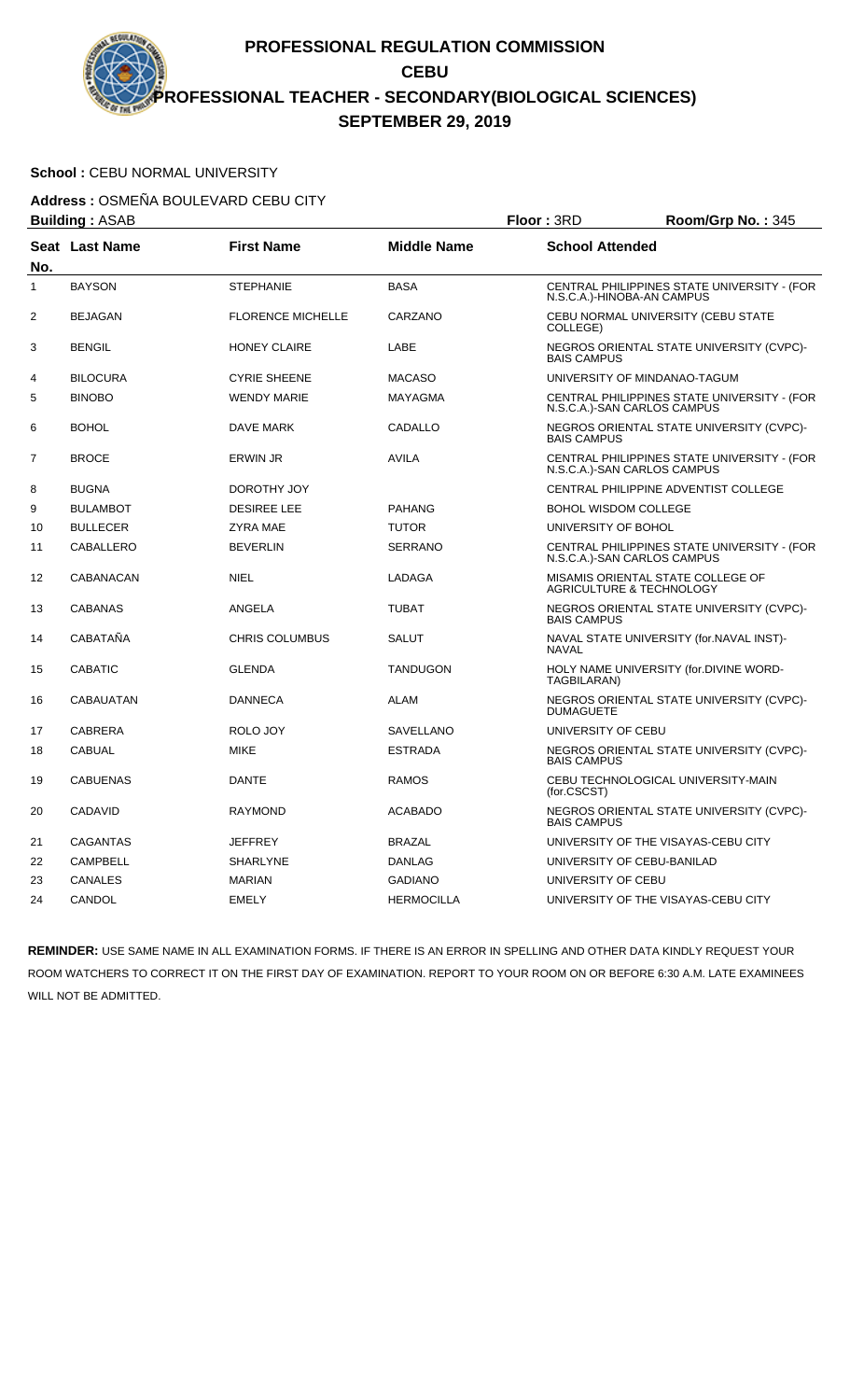### School : CEBU NORMAL UNIVERSITY

**Address :** OSMEÑA BOULEVARD CEBU CITY

| <b>Building: ASAB</b> |                       |                      |                    | Floor: 3RD                       | Room/Grp No.: 346                           |
|-----------------------|-----------------------|----------------------|--------------------|----------------------------------|---------------------------------------------|
| No.                   | <b>Seat Last Name</b> | <b>First Name</b>    | <b>Middle Name</b> | <b>School Attended</b>           |                                             |
| 1                     | <b>CAÑETE</b>         | <b>RASEL</b>         | <b>PABORADA</b>    | N.S.C.A.)-HINOBA-AN CAMPUS       | CENTRAL PHILIPPINES STATE UNIVERSITY - (FOR |
| $\overline{2}$        | CANILLADA             | <b>JAY</b>           | <b>COSTANILLA</b>  | N.S.C.A.)-HINOBA-AN CAMPUS       | CENTRAL PHILIPPINES STATE UNIVERSITY - (FOR |
| 3                     | CANONO                | <b>JUDITH</b>        | <b>CARMONA</b>     | COLLEGE)                         | CEBU NORMAL UNIVERSITY (CEBU STATE          |
| 4                     | <b>CANOY</b>          | SHEILA MAE           | <b>LAPINED</b>     | SAINT CATHERINE'S COLLEGE-CARCAR |                                             |
| 5                     | <b>CAPUTOLAN</b>      | <b>BLOBE GRACE</b>   | LATO               |                                  | STO TOMAS COLLEGE-DANAO CITY, CEBU          |
| 6                     | <b>CAPUYAN</b>        | <b>MICHE ANN</b>     | <b>MONTE</b>       |                                  | STO TOMAS COLLEGE-DANAO CITY ,CEBU          |
| $\overline{7}$        | CASAS                 | <b>JESIREL</b>       | <b>GOMEZ</b>       | COLEGIO DE SAN ANTONIO DE PADUA  |                                             |
| 8                     | CASAS                 | <b>WENDY</b>         | CALVO              |                                  | STO TOMAS COLLEGE-DANAO CITY, CEBU          |
| 9                     | <b>CATARATA</b>       | <b>PRECIELA</b>      | <b>CANADA</b>      | UNIVERSITY OF SAN JOSE-RECOLETOS |                                             |
| 10                    | <b>CEMPRON</b>        | <b>MARLINO</b>       | LAGAT              | TAGBILARAN)                      | HOLY NAME UNIVERSITY (for.DIVINE WORD-      |
| 11                    | <b>CENTILLAS</b>      | <b>JAMILLE</b>       | <b>LUBATON</b>     | <b>BAIS CAMPUS</b>               | NEGROS ORIENTAL STATE UNIVERSITY (CVPC)-    |
| 12                    | <b>CLARO</b>          | <b>BLESSEL JOY</b>   | <b>JUANICO</b>     | N.S.C.A.)-SAN CARLOS CAMPUS      | CENTRAL PHILIPPINES STATE UNIVERSITY - (FOR |
| 13                    | <b>CODILLA</b>        | <b>ALFON</b>         | <b>BOCANEGRA</b>   | UNIVERSITY OF CEBU               |                                             |
| 14                    | <b>COLONGON</b>       | <b>RAIZA</b>         | <b>ARCALA</b>      | <b>DUMAGUETE</b>                 | NEGROS ORIENTAL STATE UNIVERSITY (CVPC)-    |
| 15                    | <b>COMENDADOR</b>     | <b>JASON JOHN</b>    | <b>HERMOCILLA</b>  |                                  | UNIVERSITY OF THE VISAYAS-DANAO CITY        |
| 16                    | <b>CORCIEGA</b>       | <b>NOVA</b>          | <b>ABILAY</b>      | <b>DUMAGUETE</b>                 | NEGROS ORIENTAL STATE UNIVERSITY (CVPC)-    |
| 17                    | <b>CORPIN</b>         | <b>GLEN</b>          | <b>NGOHO</b>       | <b>NAVAL</b>                     | NAVAL STATE UNIVERSITY (for.NAVAL INST)-    |
| 18                    | <b>CORSAME</b>        | <b>ANIE CRIS</b>     | <b>PAQUIG</b>      |                                  | UNIVERSITY OF THE VISAYAS-CEBU CITY         |
| 19                    | CORTEZANO             | <b>MARICAR</b>       | <b>RUSSIANA</b>    | COLLEGE)                         | CEBU NORMAL UNIVERSITY (CEBU STATE          |
| 20                    | COYOCA                | <b>QUENNY JANE</b>   | CANLUN             |                                  | UNIVERSITY OF THE VISAYAS-CEBU CITY         |
| 21                    | <b>CUARTO</b>         | <b>JOGIE MAE</b>     | <b>MECA</b>        |                                  | STO TOMAS COLLEGE-DANAO CITY ,CEBU          |
| 22                    | <b>CUI</b>            | <b>DAWSON</b>        | CAPA               | COLLEGE)                         | CEBU NORMAL UNIVERSITY (CEBU STATE          |
| 23                    | <b>DACERA</b>         | <b>RONALD</b>        | <b>CAYASAN</b>     | <b>CITY</b>                      | SALAZAR INSTITUTE OF TECHNOLOGY-CEBU        |
| 24                    | <b>DADA</b>           | <b>CYNDIE CLAIRE</b> | <b>ROMERO</b>      |                                  | STO TOMAS COLLEGE-DANAO CITY, CEBU          |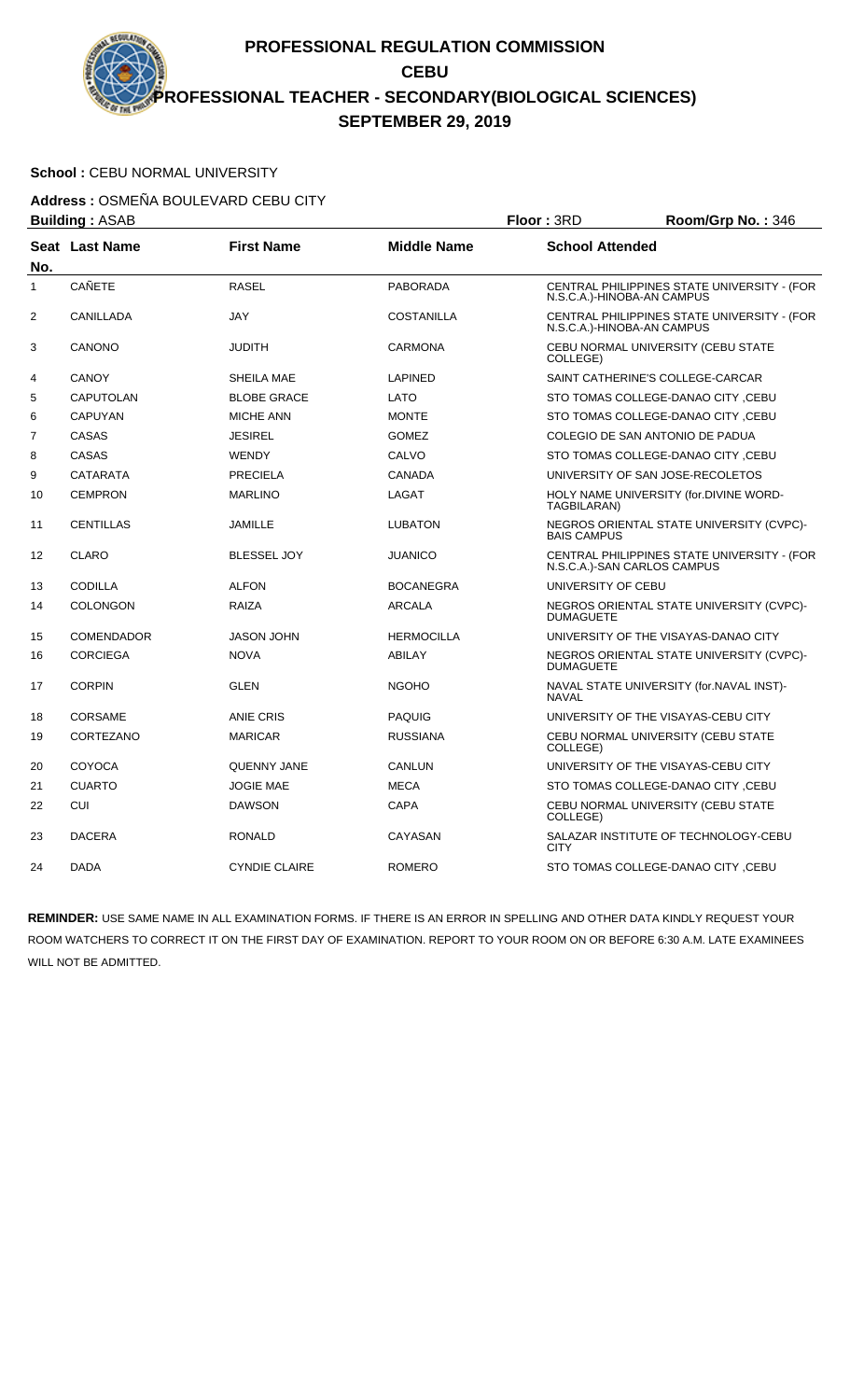# School : CEBU NORMAL UNIVERSITY

**Address :** OSMEÑA BOULEVARD CEBU CITY **Building :** ASAB **Floor :** 3RD **Room/Grp No. :** 347

|                | <b>DUILUILLY</b> . AOAD |                      |                    | שחט . ו <b>טטו</b><br><b>NUUIIIUUI U IVU.</b> . J41                  |
|----------------|-------------------------|----------------------|--------------------|----------------------------------------------------------------------|
| No.            | Seat Last Name          | <b>First Name</b>    | <b>Middle Name</b> | <b>School Attended</b>                                               |
| 1              | <b>DADA</b>             | <b>KRISELLE ANN</b>  | <b>CELESTIAL</b>   | CEBU INSTITUTE OF TECHNOLOGY - UNIVERSITY                            |
| 2              | <b>DAEL</b>             | <b>JAILYN</b>        | <b>BERONDO</b>     | SAINT PAUL UNIVERSITY-DUMAGUETE                                      |
| 3              | <b>DAEL</b>             | <b>KYLA MAE</b>      | <b>RAMIREZ</b>     | NEGROS ORIENTAL STATE UNIVERSITY (CVPC)-<br><b>BAIS CAMPUS</b>       |
| 4              | <b>DAHAN</b>            | <b>LISTER</b>        | <b>OMBROSA</b>     | HOLY NAME UNIVERSITY (for.DIVINE WORD-<br>TAGBILARAN)                |
| 5              | <b>DAL</b>              | <b>ELLEN JOY</b>     | <b>ARQUITA</b>     | CENTRAL PHILIPPINE ADVENTIST COLLEGE                                 |
| 6              | DANIEL                  | <b>DEBBIE ELLIS</b>  | <b>ALCORIN</b>     | UNIVERSITY OF THE PHILIPPINES-VISAYAS-CEBU<br><b>CITY</b>            |
| $\overline{7}$ | <b>DAYUJA</b>           | <b>EDIEN</b>         | <b>DAYONOT</b>     | SAINT CATHERINE'S COLLEGE-CARCAR                                     |
| 8              | <b>DELA SERNA</b>       | <b>PAUL</b>          | <b>OUANO</b>       | UNIVERSITY OF CEBU                                                   |
| 9              | <b>DELARAGA</b>         | <b>PRINCESS</b>      | <b>MAYANG</b>      | CENTRAL PHILIPPINES STATE UNIVERSITY - (FOR<br>N.S.C.A.)-ILOG CAMPUS |
| 10             | <b>DELASAN</b>          | <b>RENALYN</b>       | <b>LAPORCA</b>     | CARLOS HILADO STATE COLLEGE OF FISHERIES-<br><b>BINALBAGAN</b>       |
| 11             | <b>DELIMA</b>           | LOVE JOYCE           | <b>NACION</b>      | SIBONGA COMMUNITY COLLEGE                                            |
| 12             | <b>DELOS REYES</b>      | <b>COURTNEY LOVE</b> | <b>IGONG-IGONG</b> | SOUTHWESTERN UNIVERSITY                                              |
| 13             | <b>DELOS REYES</b>      | <b>ELVIRA</b>        | <b>DICDICAN</b>    | MEDINA COLLEGE-OZAMIS CITY                                           |
| 14             | <b>DEPILLO</b>          | <b>JEZEL ANN</b>     | <b>BANQUIL</b>     | CENTRAL PHILIPPINE ADVENTIST COLLEGE                                 |
| 15             | <b>DEVELA</b>           | <b>JENN PEARL</b>    | <b>CHIONG</b>      | SOUTHWESTERN UNIVERSITY                                              |
| 16             | <b>DIANO</b>            | <b>JENIFER</b>       | <b>MENDUYOS</b>    | UNIVERSITY OF THE VISAYAS-CEBU CITY                                  |
| 17             | <b>DIAZ</b>             | <b>KRISTY ANN</b>    | <b>BATIQUIN</b>    | <b>VELEZ COLLEGE</b>                                                 |
| 18             | <b>DICHOSA</b>          | <b>NECHELLE</b>      | <b>DELMO</b>       | LICEO DE CAGAYAN UNIVERSITY                                          |
| 19             | <b>DIONIO</b>           | MA. JUBELE ANN       | <b>GASPAY</b>      | UNIVERSITY OF CEBU                                                   |
| 20             | <b>DOLORZO</b>          | <b>CHRISTIAN</b>     | <b>BALBABOCO</b>   | UNIVERSITY OF EASTERN PHILIPPINES-<br><b>CATARMAN</b>                |
| 21             | <b>DONGALLO</b>         | <b>DANIEL</b>        | <b>MIOLE</b>       | COLEGIO DE SAN ANTONIO DE PADUA                                      |
| 22             | <b>DONGEL</b>           | DANIEL JR            | <b>CERIO</b>       | <b>BOHOL ISLAND STATE UNIVERSITY</b><br>(FOR.CVSCAFT)-CLARIN         |
| 23             | <b>DONIG</b>            | <b>MARGIE</b>        | <b>ABUEVA</b>      | NEGROS ORIENTAL STATE UNIVERSITY (CVPC)-<br><b>BAIS CAMPUS</b>       |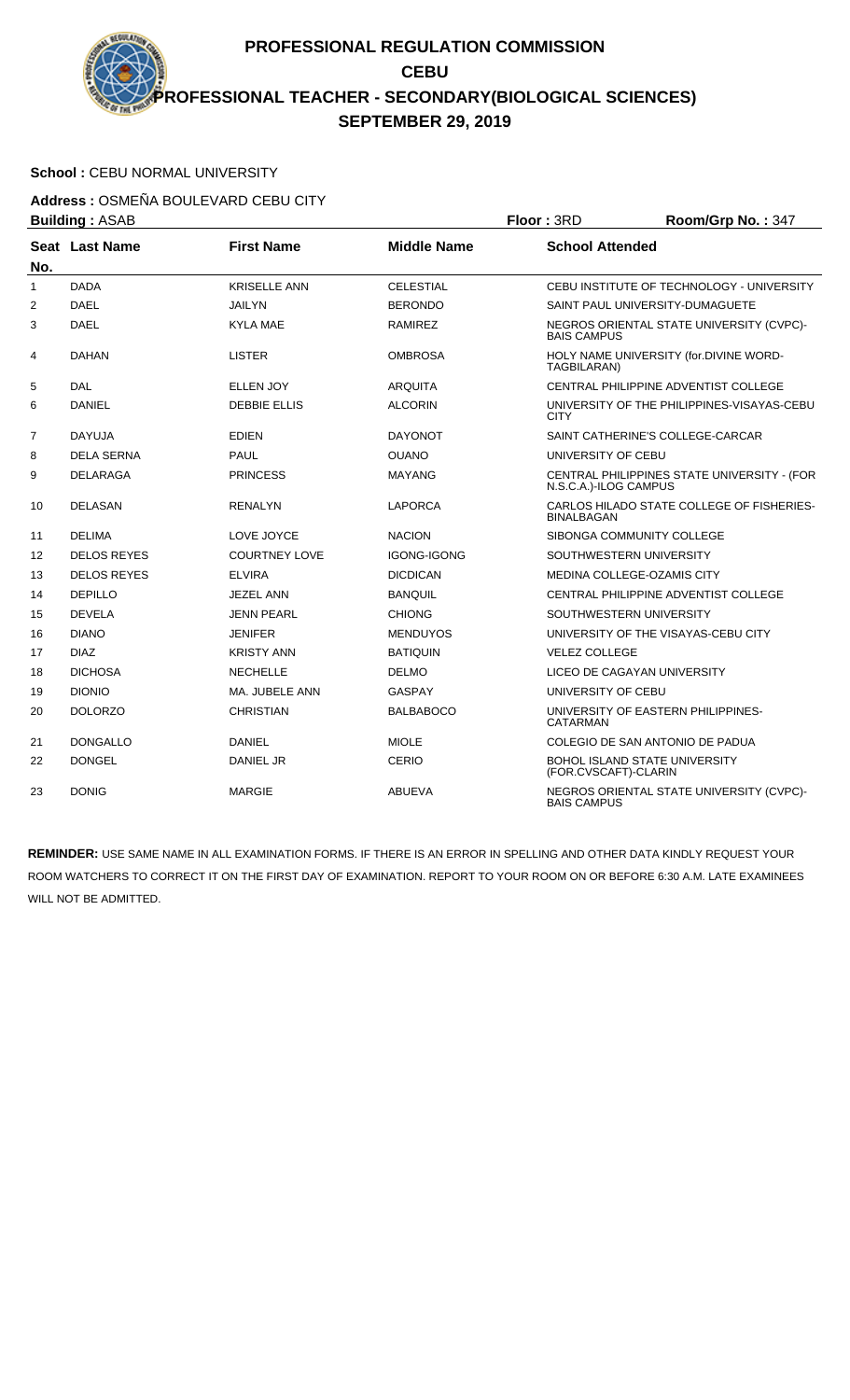### School : CEBU NORMAL UNIVERSITY

**Address :** OSMEÑA BOULEVARD CEBU CITY

|                | <b>Building: ASAB</b> |                      |                    | Floor: 3RD                  | Room/Grp No.: 348                                                          |
|----------------|-----------------------|----------------------|--------------------|-----------------------------|----------------------------------------------------------------------------|
| No.            | Seat Last Name        | <b>First Name</b>    | <b>Middle Name</b> | <b>School Attended</b>      |                                                                            |
| 1              | <b>DORIMON</b>        | <b>GLE-ANN</b>       | <b>MAHILUM</b>     |                             | CENTRAL PHILIPPINES STATE UNIVERSITY - (FOR<br>N.S.C.A.)-SAN CARLOS CAMPUS |
| $\overline{2}$ | <b>DOYUNGAN</b>       | <b>JEAN KARYLLE</b>  | <b>NATIVIDAD</b>   | <b>CITY</b>                 | BRENT HOSPITAL & COLLEGES, INC.-ZAMBOANGA                                  |
| 3              | DU                    | <b>NESTIE</b>        | COLO               | <b>AGRICULTURAL COLLEGE</b> | DR. EMILIO B. ESPINOSA SR. MEMORIAL                                        |
| 4              | <b>DUGADUGA</b>       | <b>CHRISTINE</b>     | <b>RICAPLAZA</b>   |                             | CENTRAL PHILIPPINES STATE UNIVERSITY - (FOR<br>N.S.C.A.)-SAN CARLOS CAMPUS |
| 5              | <b>DUNGOG</b>         | <b>SHERYL</b>        | <b>HISULA</b>      | COLLEGE)                    | CEBU NORMAL UNIVERSITY (CEBU STATE                                         |
| 6              | <b>DUPAY</b>          | <b>CHRISTOPHER</b>   | <b>ROSELL</b>      |                             | FELIPE R. VERALLO MEMORIAL FOUNDATION                                      |
| $\overline{7}$ | <b>DUPO</b>           | <b>MARIA ESTELLA</b> | <b>SIRAY</b>       | <b>BAIS CAMPUS</b>          | NEGROS ORIENTAL STATE UNIVERSITY (CVPC)-                                   |
| 8              | <b>EDREA</b>          | <b>FLOYD</b>         | <b>PINILI</b>      | <b>SILLIMAN UNIVERSITY</b>  |                                                                            |
| 9              | <b>EDULLANTES</b>     | <b>JANICE</b>        | CARPENTERO         |                             | SIBONGA COMMUNITY COLLEGE                                                  |
| 10             | <b>ENCISO</b>         | <b>CLAIRE</b>        | <b>EYAS</b>        |                             | UNIVERSITY OF SAN JOSE-RECOLETOS                                           |
| 11             | <b>ENCOY</b>          | <b>CRISTINE JOY</b>  | <b>CARDONA</b>     | <b>HINUNANGAN CAMPUS</b>    | SOUTHERN LEYTE STATE UNIVERSITY (SLSCST) -                                 |
| 12             | <b>ENRIQUEZ</b>       | <b>BABY SHEEN</b>    | <b>JUBAN</b>       |                             | COLEGIO DE SAN ANTONIO DE PADUA                                            |
| 13             | <b>EPHAN</b>          | <b>RENZ JOEJEN</b>   | <b>PADIGOS</b>     | COLLEGE)                    | CEBU NORMAL UNIVERSITY (CEBU STATE                                         |
| 14             | <b>ESAGRE</b>         | <b>RYAN</b>          |                    | <b>MEM MEDICAL CTR</b>      | UNIVERSITY OF THE EAST RAMON MAGSAYSAY                                     |
| 15             | <b>ESCARAN</b>        | <b>MARIFEL</b>       | <b>CAPUYAN</b>     |                             | STO TOMAS COLLEGE-DANAO CITY, CEBU                                         |
| 16             | <b>ESCARTIN</b>       | <b>MICA</b>          | <b>ROZ</b>         |                             | SAINT THERESA COLLEGE-TANDAG                                               |
| 17             | <b>ESCONDE</b>        | <b>MELROSE</b>       | <b>SABACAN</b>     |                             | CENTRAL PHILIPPINE ADVENTIST COLLEGE                                       |
| 18             | <b>ESCOREAL</b>       | MA. FELYN ANTONETTE  | <b>GANAPAO</b>     | <b>NAVAL</b>                | NAVAL STATE UNIVERSITY (for.NAVAL INST)-                                   |
| 19             | <b>ESCRIBANO</b>      | JAYMARK              | <b>MONTERA</b>     | COLLEGE)                    | CEBU NORMAL UNIVERSITY (CEBU STATE                                         |
| 20             | <b>ESPAÑOLA</b>       | <b>MARCHIE</b>       | <b>SUAREZ</b>      |                             | WESTERN MINDANAO STATE U-ZAMBOANGA CITY                                    |
| 21             | <b>ESTOLANO</b>       | AILLEN               | <b>SEGARA</b>      |                             | SIBONGA COMMUNITY COLLEGE                                                  |
| 22             | <b>EURAOBA</b>        | <b>ARJEAN MAE</b>    | <b>PUEBLO</b>      | <b>BINALBAGAN</b>           | CARLOS HILADO STATE COLLEGE OF FISHERIES-                                  |
| 23             | <b>FAJARDO</b>        | <b>JENNY MARIE</b>   | ANIÑON             | COLLEGE)                    | CEBU NORMAL UNIVERSITY (CEBU STATE                                         |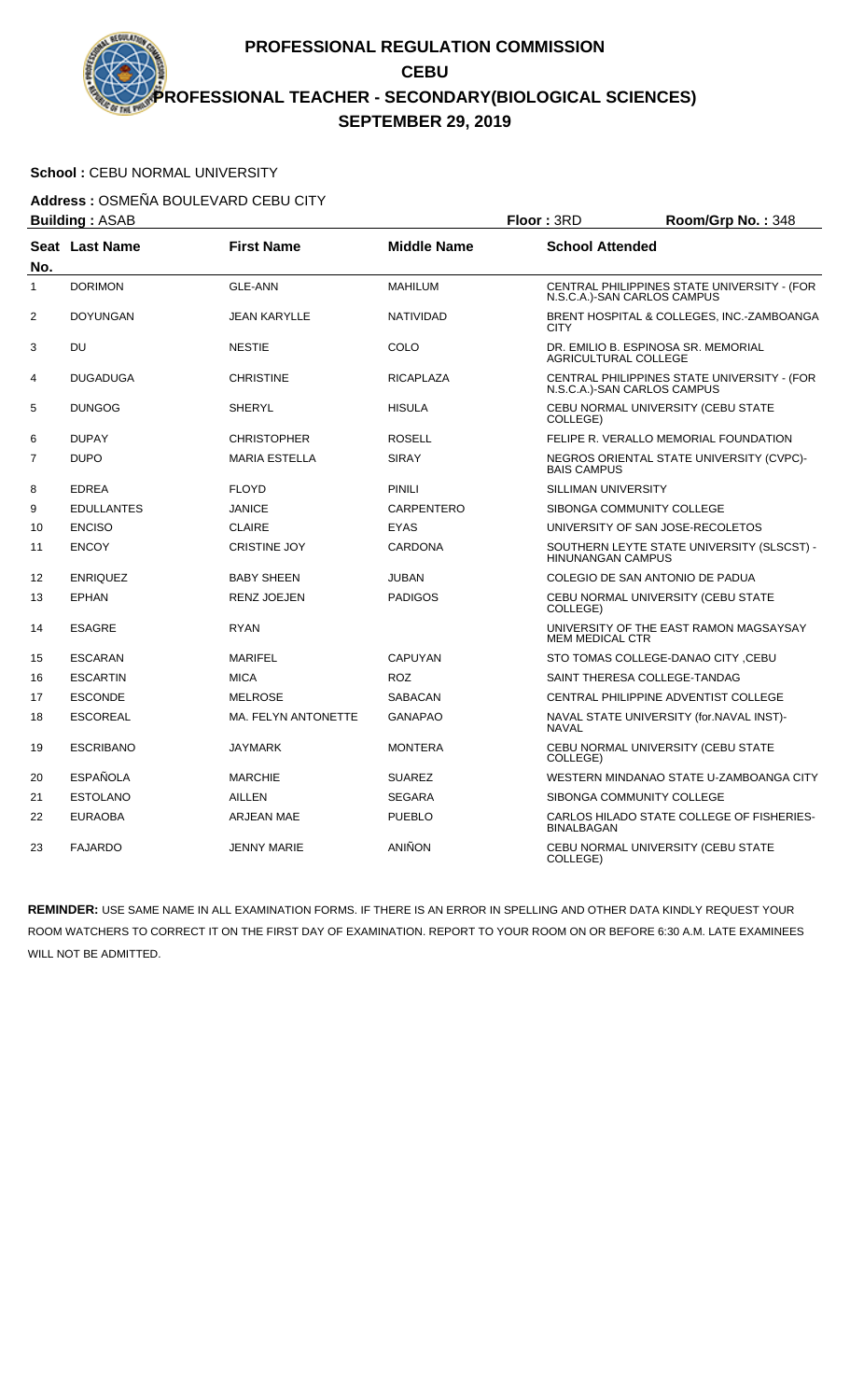# School : CEBU NORMAL UNIVERSITY

**Address :** OSMEÑA BOULEVARD CEBU CITY

| <b>Building: ASAB</b> |                       |                          | Floor: 4TH         | Room/Grp No.: 402      |                                                                            |
|-----------------------|-----------------------|--------------------------|--------------------|------------------------|----------------------------------------------------------------------------|
| No.                   | <b>Seat Last Name</b> | <b>First Name</b>        | <b>Middle Name</b> | <b>School Attended</b> |                                                                            |
| $\mathbf{1}$          | <b>FANTILAGA</b>      | SARAH JOY                | <b>ETRATA</b>      |                        | SOUTHWESTERN UNIVERSITY                                                    |
| 2                     | <b>FANTONIAL</b>      | RODILLO JR               | <b>GLARIANA</b>    |                        | SIBONGA COMMUNITY COLLEGE                                                  |
| 3                     | <b>FELECIO</b>        | SHELAH ME                | <b>VIRTUDAZO</b>   | <b>CAMPUS</b>          | SURIGAO DEL SUR STATE UNIVERSITY - TAGBINA                                 |
| 4                     | <b>FERNANDEZ</b>      | <b>ERALYN</b>            | <b>PASILAN</b>     | COLLEGE)               | CEBU NORMAL UNIVERSITY (CEBU STATE                                         |
| 5                     | <b>FERNANDEZ</b>      | <b>ROSITA</b>            | PARAYRAY           |                        | UNIVERSITY OF THE VISAYAS-CEBU CITY                                        |
| 6                     | <b>FERNANDEZ</b>      | <b>SPIRRY</b>            | <b>CABARLES</b>    |                        | SOUTHWESTERN UNIVERSITY                                                    |
| 7                     | <b>FEROLINO</b>       | AILLEN                   | <b>DECANO</b>      | <b>DUMAGUETE</b>       | NEGROS ORIENTAL STATE UNIVERSITY (CVPC)-                                   |
| 8                     | <b>FIRMEZA</b>        | <b>IRISH MAE</b>         | <b>ESTOQUIA</b>    | <b>BINALBAGAN</b>      | CARLOS HILADO STATE COLLEGE OF FISHERIES-                                  |
| 9                     | <b>FLORDELIS</b>      | <b>REY MARVIN</b>        | <b>BUZON</b>       |                        | SOUTHWESTERN UNIVERSITY                                                    |
| 10                    | <b>FLORES</b>         | <b>DOLLY</b>             | <b>LOMOCSO</b>     |                        | CENTRAL PHILIPPINES STATE UNIVERSITY - (FOR<br>N.S.C.A.)-SAN CARLOS CAMPUS |
| 11                    | <b>GABRILLO</b>       | <b>GIL ALVIN</b>         | <b>JARABA</b>      |                        | MANDAUE CITY COLLEGE- MANDAUE CITY, CEBU                                   |
| 12                    | <b>GABUTAN</b>        | <b>ARNOLD JR</b>         | KHO                | COLLEGE)               | CEBU NORMAL UNIVERSITY (CEBU STATE                                         |
| 13                    | <b>GABUTIN</b>        | <b>KHEVIN JAY</b>        |                    | COLLEGE)               | CEBU NORMAL UNIVERSITY (CEBU STATE                                         |
| 14                    | <b>GALLARDO</b>       | <b>JENESA</b>            | <b>ALEGADA</b>     |                        | CENTRAL PHILIPPINES STATE UNIVERSITY - (FOR<br>N.S.C.A.)-SAN CARLOS CAMPUS |
| 15                    | <b>GALLARDO</b>       | <b>ROWENA</b>            | <b>BARUC</b>       | COLLEGE)               | CEBU NORMAL UNIVERSITY (CEBU STATE                                         |
| 16                    | <b>GALLEGO</b>        | <b>JOVIE</b>             | <b>ARELLANO</b>    | <b>BINALBAGAN</b>      | CARLOS HILADO STATE COLLEGE OF FISHERIES-                                  |
| 17                    | <b>GANDECELA</b>      | <b>JUNNIN</b>            | <b>MANILINGAN</b>  |                        | CENTRAL PHILIPPINES STATE UNIVERSITY - (FOR<br>N.S.C.A.)-HINOBA-AN CAMPUS  |
| 18                    | <b>GARDUCE</b>        | <b>JOEY</b>              | <b>DOLFO</b>       |                        | COLEGIO DE SAN LORENZO RUIZ DE MANILA, INC.                                |
| 19                    | <b>GARGOLES</b>       | <b>MARY FAITH CARMEL</b> | <b>GABUNALES</b>   |                        | SAINT PAUL UNIVERSITY-DUMAGUETE                                            |
| 20                    | <b>GARINGALO</b>      | <b>MERIAM</b>            | <b>PAGUNSAN</b>    |                        | CENTRAL PHILIPPINES STATE UNIVERSITY - (FOR<br>N.S.C.A.)-HINIGARAN CAMPUS  |
| 21                    | <b>GATILOGO</b>       | <b>CHERRY ANN</b>        | <b>LABTO</b>       | <b>BINALBAGAN</b>      | CARLOS HILADO STATE COLLEGE OF FISHERIES-                                  |
| 22                    | <b>GAYLAN</b>         | <b>EMERSON</b>           | <b>GILTENDEZ</b>   | COLLEGE)               | CEBU NORMAL UNIVERSITY (CEBU STATE                                         |
| 23                    | <b>GEMPEROA</b>       | <b>JENNY MAE</b>         | <b>TAMPOS</b>      |                        | SIBONGA COMMUNITY COLLEGE                                                  |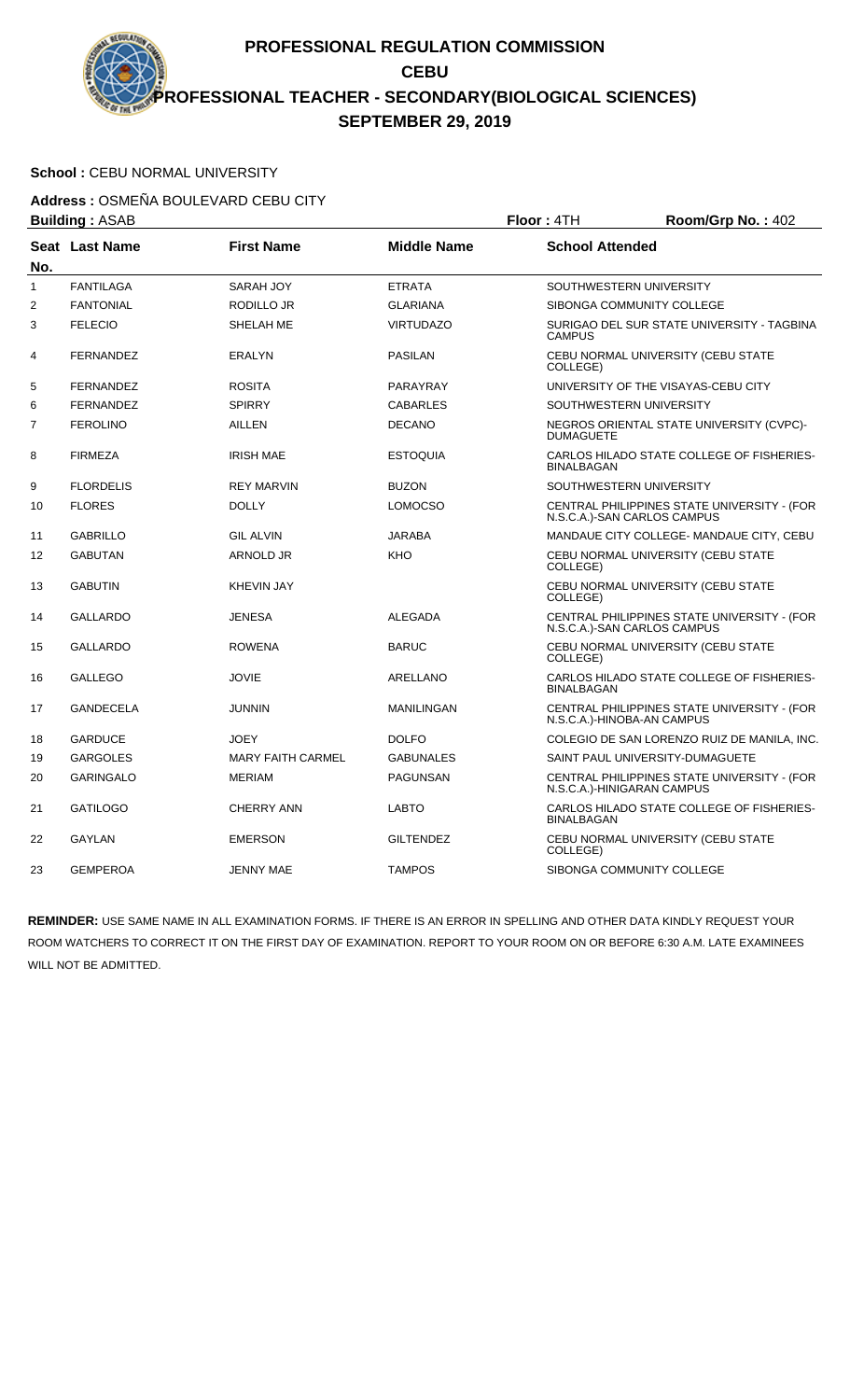### School : CEBU NORMAL UNIVERSITY

**Address :** OSMEÑA BOULEVARD CEBU CITY

| <b>Building: ASAB</b><br>Floor: 4TH |                       |                     | Room/Grp No.: 403  |                        |                                                                            |
|-------------------------------------|-----------------------|---------------------|--------------------|------------------------|----------------------------------------------------------------------------|
| No.                                 | <b>Seat Last Name</b> | <b>First Name</b>   | <b>Middle Name</b> | <b>School Attended</b> |                                                                            |
| 1                                   | <b>GERONA</b>         | <b>DANICA</b>       | <b>TORRATO</b>     | <b>BAIS CAMPUS</b>     | NEGROS ORIENTAL STATE UNIVERSITY (CVPC)-                                   |
| 2                                   | <b>GERONCA</b>        | <b>MA TRINIA</b>    | <b>MAGLASANG</b>   | N.S.C.A.)-ILOG CAMPUS  | CENTRAL PHILIPPINES STATE UNIVERSITY - (FOR                                |
| 3                                   | <b>GIAN</b>           | <b>MIRRIAM</b>      | <b>PEÑAS</b>       |                        | STO TOMAS COLLEGE-DANAO CITY, CEBU                                         |
| 4                                   | <b>GIANGAN</b>        | <b>CRISTY ANN</b>   | <b>GOMEZ</b>       |                        | STO TOMAS COLLEGE-DANAO CITY, CEBU                                         |
| 5                                   | <b>GIGANTO</b>        | <b>LORNA GRACE</b>  | <b>LEGANTO</b>     |                        | CEBU INSTITUTE OF TECHNOLOGY - UNIVERSITY                                  |
| 6                                   | <b>GILIG</b>          | <b>DILL RUSHEL</b>  | <b>ARONG</b>       | COLLEGE)               | CEBU NORMAL UNIVERSITY (CEBU STATE                                         |
| 7                                   | <b>GONZAGA</b>        | <b>ROSE BE</b>      | <b>MIAO</b>        | COLLEGE)               | CEBU NORMAL UNIVERSITY (CEBU STATE                                         |
| 8                                   | <b>GONZALES</b>       | <b>CHARIES</b>      | <b>MONTEZA</b>     |                        | STO TOMAS COLLEGE-DANAO CITY ,CEBU                                         |
| 9                                   | <b>GORDONCILLO</b>    | <b>NICARITO JR</b>  | <b>PARONG</b>      | <b>BAIS CAMPUS</b>     | NEGROS ORIENTAL STATE UNIVERSITY (CVPC)-                                   |
| 10                                  | <b>GUANGCO</b>        | AYHRA JANINE        | <b>BOLTRON</b>     |                        | UNIVERSITY OF SAN JOSE-RECOLETOS                                           |
| 11                                  | <b>GUMANOY</b>        | <b>EMMAFER</b>      | <b>IHAO</b>        |                        | <b>BOHOL ISLAND STATE UNIVERSITY</b><br>(FOR.CVSCAFT)-TAGBILARAN           |
| 12                                  | <b>GUNDAO</b>         | <b>ALONA GRACE</b>  | <b>AMANTE</b>      |                        | CENTRAL PHILIPPINES STATE UNIVERSITY - (FOR<br>N.S.C.A.)-CAUAYAN CAMPUS    |
| 13                                  | <b>HALOP</b>          | <b>JUNNALIE</b>     | MALOLOY-ON         | COLLEGE)               | CEBU NORMAL UNIVERSITY (CEBU STATE                                         |
| 14                                  | <b>HASSAN</b>         | <b>NASHEVA</b>      | <b>VALENCIA</b>    | <b>DUMAGUETE</b>       | NEGROS ORIENTAL STATE UNIVERSITY (CVPC)-                                   |
| 15                                  | <b>HELASQUE</b>       | <b>MARIAM MIE</b>   | <b>MAYORDOMO</b>   |                        | CENTRAL PHILIPPINES STATE UNIVERSITY - (FOR<br>N.S.C.A.)-SAN CARLOS CAMPUS |
| 16                                  | <b>HERBIETO</b>       | <b>JESSMARK</b>     | <b>BESABELLA</b>   | ORMOC CAMPUS           | EASTERN VISAYAS STATE UNIV. (FOR. L.I.T.)-                                 |
| 17                                  | <b>HINAMPAS</b>       | <b>ANABELLE</b>     | <b>BENDOY</b>      |                        | CRISTAL e-COLLEGE-PANGLAO CAMPUS                                           |
| 18                                  | <b>HINGPIT</b>        | <b>RHEA ANN</b>     | <b>GUNAYAN</b>     | UNIVERSITY OF BOHOL    |                                                                            |
| 19                                  | <b>IBRAHIM</b>        | <b>SITTIENOR</b>    | <b>SARIP</b>       |                        | SAN PEDRO COLLEGE-DAVAO CITY                                               |
| 20                                  | <b>INOFERIO</b>       | <b>JUPHIL</b>       | <b>YOCOR</b>       | SILLIMAN UNIVERSITY    |                                                                            |
| 21                                  | <b>INOJALES</b>       | <b>CECEL</b>        | <b>MOLAS</b>       | UNIVERSITY OF BOHOL    |                                                                            |
| 22                                  | <b>INOJALES</b>       | <b>JENNIFER</b>     | <b>OAL-OAL</b>     | (FOR.CVSCAFT)-CANDIJAY | BOHOL ISLAND STATE UNIVERSITY                                              |
| 23                                  | <b>ISO</b>            | <b>ANDREA FAITH</b> | <b>TAÑARA</b>      | DUMAGUETE              | NEGROS ORIENTAL STATE UNIVERSITY (CVPC)-                                   |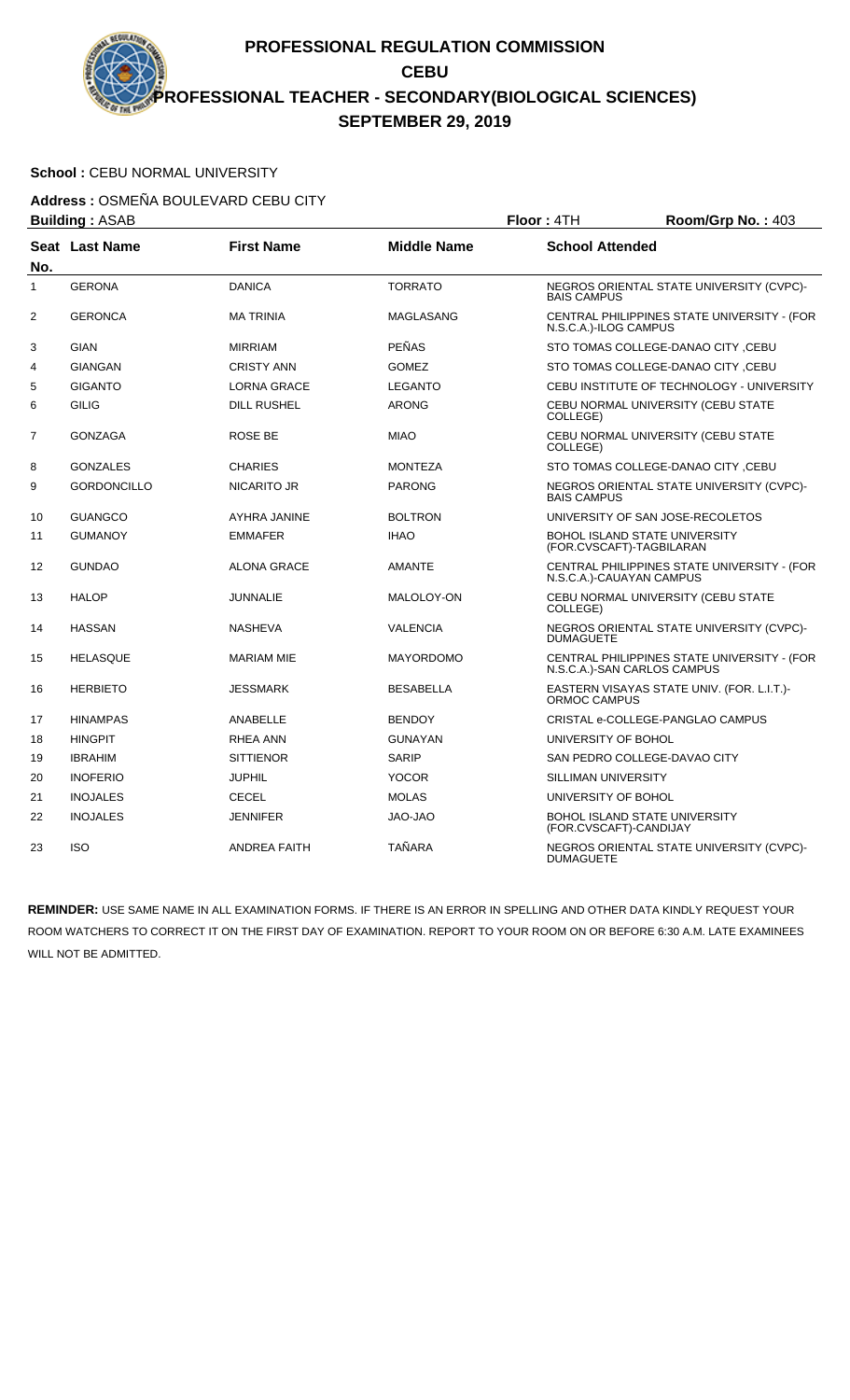# School : CEBU NORMAL UNIVERSITY

**Address :** OSMEÑA BOULEVARD CEBU CITY **Building :** ASAB **Floor :** 4TH **Room/Grp No. :** 404

|     | Dullully . AJAD  |                       |                    | <b>FIUUL 4111</b>                | <b>NUUIIIIUI µ INU.</b> . 404               |
|-----|------------------|-----------------------|--------------------|----------------------------------|---------------------------------------------|
| No. | Seat Last Name   | <b>First Name</b>     | <b>Middle Name</b> | <b>School Attended</b>           |                                             |
| 1   | <b>ISOTO</b>     | <b>RENE JR</b>        | <b>EMNACE</b>      | COLLEGE)                         | CEBU NORMAL UNIVERSITY (CEBU STATE          |
| 2   | <b>ITANG</b>     | <b>NORIGEN</b>        | PATALITA           | SOUTHWESTERN UNIVERSITY          |                                             |
| 3   | <b>JABAGAT</b>   | <b>REALYN</b>         | <b>REBAMBA</b>     | N.S.C.A.)-MAIN CAMPUS            | CENTRAL PHILIPPINES STATE UNIVERSITY - (FOR |
| 4   | <b>JABON</b>     | <b>DONNA JILL</b>     | <b>GELINA</b>      | (for.CSCST)                      | CEBU TECHNOLOGICAL UNIVERSITY-MAIN          |
| 5   | <b>JABONILLO</b> | <b>IRENE</b>          | <b>BASONA</b>      | <b>BAIS CAMPUS</b>               | NEGROS ORIENTAL STATE UNIVERSITY (CVPC)-    |
| 6   | <b>JALALON</b>   | <b>ROGER SAM</b>      | <b>REPALA</b>      | <b>BOHOL WISDOM COLLEGE</b>      |                                             |
| 7   | <b>JIMENEZ</b>   | AMELITO JR            | <b>NABLE</b>       | COLLEGE)                         | CEBU NORMAL UNIVERSITY (CEBU STATE          |
| 8   | <b>JOAQUINO</b>  | AL-AXEL               | <b>OLAYRA</b>      |                                  | WESTERN MINDANAO STATE U-ZAMBOANGA CITY     |
| 9   | <b>JOVITA</b>    | <b>JONOFER</b>        | <b>GALES</b>       | <b>BAYBAY</b>                    | VISAYAS STATE UNIVERSITY (for.VISCA,LSU.)-  |
| 10  | <b>JUBAY</b>     | <b>REZIEL</b>         | <b>GERVISE</b>     | UNIVERSITY OF SAN JOSE-RECOLETOS |                                             |
| 11  | <b>JUMAWAN</b>   | <b>RHODA</b>          | <b>BACUS</b>       |                                  | UNIVERSITY OF SOUTHERN PHILIPPINES          |
| 12  | JUNTILLA         | <b>ESTELLA MAE</b>    | LAURON             | ORMOC CAMPUS                     | EASTERN VISAYAS STATE UNIV. (FOR. L.I.T.)-  |
| 13  | <b>KADUSALE</b>  | <b>SARAH MAE</b>      | <b>MOJARES</b>     | <b>BAIS CAMPUS</b>               | NEGROS ORIENTAL STATE UNIVERSITY (CVPC)-    |
| 14  | <b>KIAMKO</b>    | <b>ELLA MARRIE</b>    | <b>ROSAL</b>       | COLLEGE)                         | CEBU NORMAL UNIVERSITY (CEBU STATE          |
| 15  | LABAMORA         | <b>GLADYS</b>         | <b>INTES</b>       | N.S.C.A.)-CAUAYAN CAMPUS         | CENTRAL PHILIPPINES STATE UNIVERSITY - (FOR |
| 16  | <b>LABRADOR</b>  | <b>AIDA</b>           | CACALDO            | (for.CSCST)                      | CEBU TECHNOLOGICAL UNIVERSITY-ARGAO         |
| 17  | LABRADOR         | <b>MARIA LOURDES</b>  | <b>IMPAS</b>       | UNIVERSITY OF SAN JOSE-RECOLETOS |                                             |
| 18  | LANUTAN          | <b>KRISTINE</b>       | <b>TIONGSON</b>    | TAGBILARAN)                      | HOLY NAME UNIVERSITY (for.DIVINE WORD-      |
| 19  | LAPAC            | <b>NELFER MARIE</b>   | DELA PEÑA          | COLLEGE)                         | CEBU NORMAL UNIVERSITY (CEBU STATE          |
| 20  | LAPIZ            | <b>KRISTINE GRACE</b> | <b>DELIMA</b>      | COLLEGE)                         | CEBU NORMAL UNIVERSITY (CEBU STATE          |
| 21  | LAPIZ            | NASTASHA RUDLING      | <b>AVESTRUZ</b>    | ALL NATIONS COLLEGE              |                                             |
| 22  | <b>LARIOSA</b>   | <b>JENEFER</b>        | <b>ALFORQUE</b>    | N.S.C.A.)-SAN CARLOS CAMPUS      | CENTRAL PHILIPPINES STATE UNIVERSITY - (FOR |
| 23  | <b>LAUREL</b>    | <b>LOVEN JOHN</b>     | <b>NAQUITA</b>     | COLEGIO SAN AGUSTIN-BACOLOD CITY |                                             |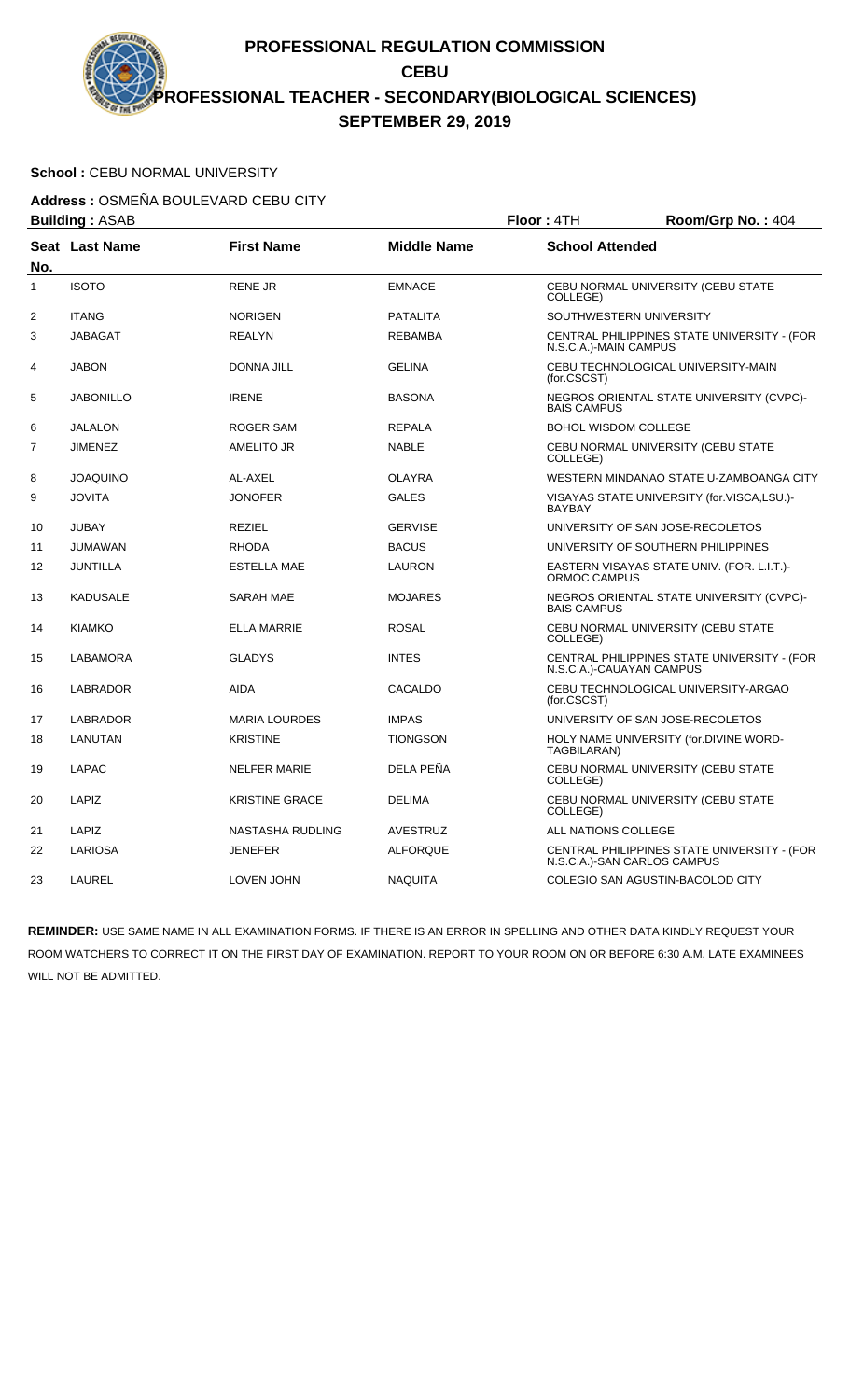# School : CEBU NORMAL UNIVERSITY

**Address :** OSMEÑA BOULEVARD CEBU CITY

| <b>Building: ASAB</b><br>Floor: 4TH |                       |                       | Room/Grp No.: 405  |                             |                                                                            |
|-------------------------------------|-----------------------|-----------------------|--------------------|-----------------------------|----------------------------------------------------------------------------|
| No.                                 | <b>Seat Last Name</b> | <b>First Name</b>     | <b>Middle Name</b> | <b>School Attended</b>      |                                                                            |
| $\mathbf{1}$                        | <b>LAURENTE</b>       | <b>CHERYL</b>         | QUIMCO             |                             | COLEGIO DE SAN ANTONIO DE PADUA                                            |
| 2                                   | <b>LAURENTE</b>       | <b>DERIL</b>          | <b>FELICILDA</b>   |                             | SOUTHERN LEYTE STATE UNIVERSITY-T.OPPUS                                    |
| 3                                   | LAURITO               | <b>REYNARD</b>        | <b>ROBLE</b>       |                             | STO TOMAS COLLEGE-DANAO CITY .CEBU                                         |
| 4                                   | <b>LAVAPIEZ</b>       | <b>CHRISTIAN JADE</b> | <b>SARNO</b>       | COLLEGE)                    | CEBU NORMAL UNIVERSITY (CEBU STATE                                         |
| 5                                   | LAWAS                 | ROSEMARIE JEAN        | <b>RONDINA</b>     |                             | STO TOMAS COLLEGE-DANAO CITY ,CEBU                                         |
| 6                                   | LEGARIA               | <b>MARY CLAIRE</b>    | <b>DIALOGO</b>     | COLLEGE)                    | CEBU NORMAL UNIVERSITY (CEBU STATE                                         |
| $\overline{7}$                      | <b>LEPON</b>          | <b>ISRAEL</b>         | <b>CADUNGOG</b>    | COLLEGE)                    | CEBU NORMAL UNIVERSITY (CEBU STATE                                         |
| 8                                   | <b>LEPROZO</b>        | QUENIE ROSE           | <b>HONOR</b>       | <b>HINUNANGAN CAMPUS</b>    | SOUTHERN LEYTE STATE UNIVERSITY (SLSCST) -                                 |
| 9                                   | <b>LERONA</b>         | <b>CHEN-CHEN</b>      | <b>GATILOGO</b>    | N.S.C.A.)-ILOG CAMPUS       | CENTRAL PHILIPPINES STATE UNIVERSITY - (FOR                                |
| 10                                  | <b>LIBRON</b>         | <b>MELCHERISA</b>     | <b>JAVIERTO</b>    |                             | CEBU INSTITUTE OF TECHNOLOGY - UNIVERSITY                                  |
| 11                                  | <b>LIBUNAO</b>        | <b>JESON</b>          | DAYANAN            |                             | CENTRAL PHILIPPINES STATE UNIVERSITY - (FOR<br>N.S.C.A.)-SAN CARLOS CAMPUS |
| 12                                  | <b>LICUDAN</b>        | <b>RHEGYN</b>         | <b>MANALO</b>      |                             | WESTERN MINDANAO STATE U-IPIL                                              |
| 13                                  | <b>LIMOT</b>          | <b>HARVEY</b>         | <b>STA MARIA</b>   |                             | CENTRAL PHILIPPINES STATE UNIVERSITY - (FOR<br>N.S.C.A.)-SAN CARLOS CAMPUS |
| 14                                  | LIN                   | <b>BLANCHE</b>        | <b>PILAPIL</b>     | UNIVERSITY OF SAN CARLOS    |                                                                            |
| 15                                  | <b>LLANO</b>          | <b>CHRISTINE</b>      | <b>NARIT</b>       | <b>BOHOL WISDOM COLLEGE</b> |                                                                            |
| 16                                  | <b>LOFRANCO</b>       | MA. VANESSA           | <b>BONIOR</b>      |                             | <b>BOHOL NORTHERN STAR COLLEGE</b>                                         |
| 17                                  | <b>LOMANOG</b>        | RIZA JOY              | <b>PIOS</b>        | N.S.C.A.)-MAIN CAMPUS       | CENTRAL PHILIPPINES STATE UNIVERSITY - (FOR                                |
| 18                                  | <b>LOPOZ</b>          | <b>CHIRADEE</b>       | <b>MOSUTA</b>      | UNIVERSITY OF BOHOL         |                                                                            |
| 19                                  | <b>LOSUEGRO</b>       | ANGEL NIGGY           | <b>CANTONES</b>    | <b>BOHOL WISDOM COLLEGE</b> |                                                                            |
| 20                                  | LOVITOS               | <b>MARIA LUZ</b>      | CAÑADA             | COLLEGE)                    | CEBU NORMAL UNIVERSITY (CEBU STATE                                         |
| 21                                  | <b>LUNGAY</b>         | <b>JESSON</b>         | <b>BADILLA</b>     | TAGBILARAN)                 | HOLY NAME UNIVERSITY (for.DIVINE WORD-                                     |
| 22                                  | <b>MACUEL</b>         | ANALOU                | <b>BENIGNOS</b>    |                             | CENTRAL PHILIPPINES STATE UNIVERSITY - (FOR<br>N.S.C.A.)-SAN CARLOS CAMPUS |
| 23                                  | <b>MAGBANUA</b>       | <b>JEAN ANN</b>       | <b>BARRIOS</b>     | N.S.C.A.)-ILOG CAMPUS       | CENTRAL PHILIPPINES STATE UNIVERSITY - (FOR                                |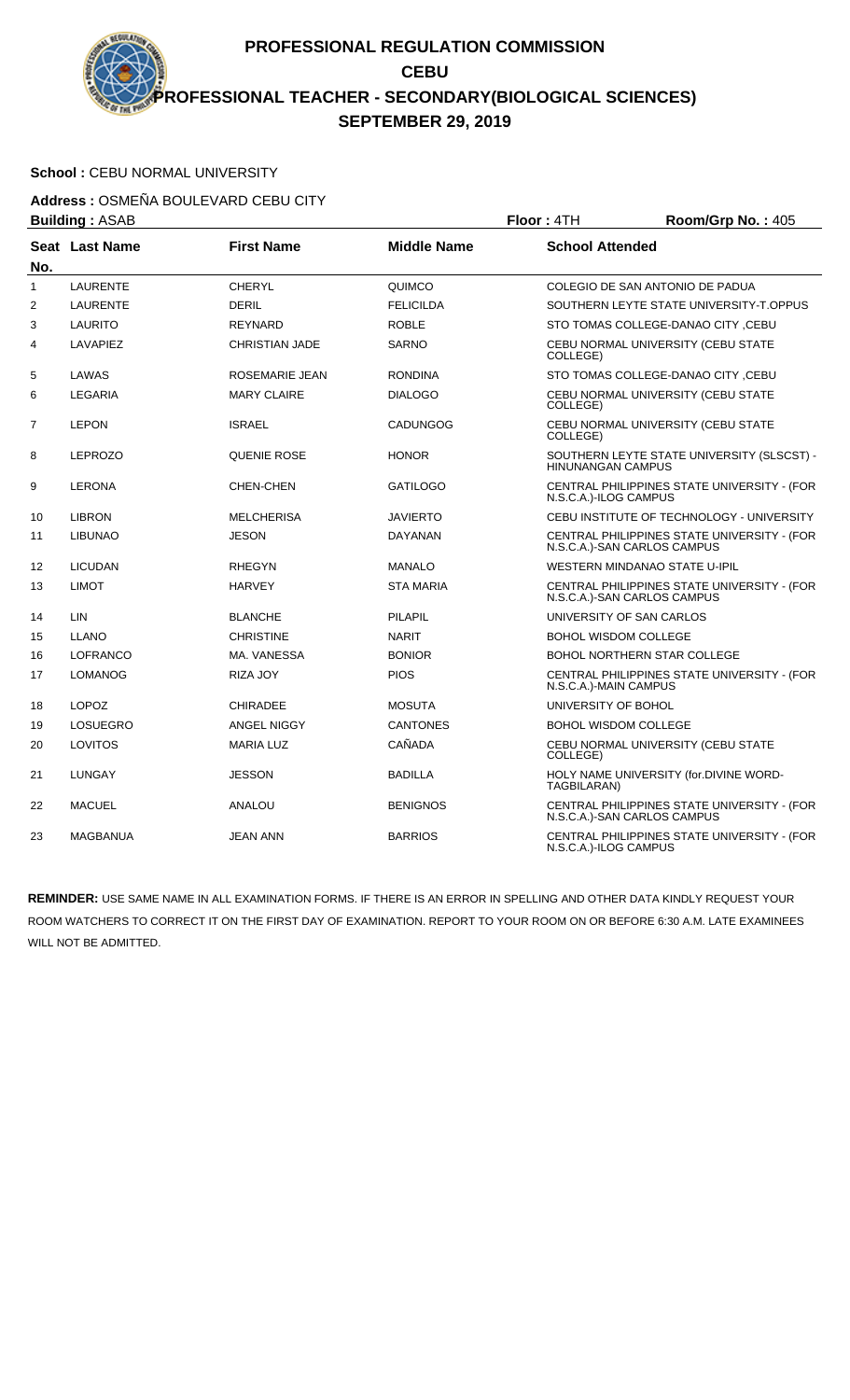### School : CEBU NORMAL UNIVERSITY

**Address :** OSMEÑA BOULEVARD CEBU CITY **Building :** ASAB **Floor :** 4TH **Room/Grp No. :** 406

|                | DUIIUIIIY . AJAD |                         |                    | FIUUI . 4111                                                   | <b>NUUIIIIUI U INU.</b> . 400               |
|----------------|------------------|-------------------------|--------------------|----------------------------------------------------------------|---------------------------------------------|
| No.            | Seat Last Name   | <b>First Name</b>       | <b>Middle Name</b> | <b>School Attended</b>                                         |                                             |
| $\mathbf{1}$   | <b>MAGO</b>      | <b>MEL</b>              | <b>ESPINA</b>      | NOTRE DAME OF KIDAPAWAN COLLEGE                                |                                             |
| $\overline{2}$ | <b>MAHILUM</b>   | <b>CLYDMAR</b>          | <b>JURADO</b>      | N.S.C.A.)-SAN CARLOS CAMPUS                                    | CENTRAL PHILIPPINES STATE UNIVERSITY - (FOR |
| 3              | <b>MALDO</b>     | <b>JHETTE</b>           | QUIMAT             | <b>DUMAGUETE</b>                                               | NEGROS ORIENTAL STATE UNIVERSITY (CVPC)-    |
| 4              | <b>MALONZO</b>   | <b>HONEY GRACE</b>      | <b>RIVERA</b>      | UNIVERSITY OF CEBU                                             |                                             |
| 5              | <b>MANAWAN</b>   | <b>RETCHIEL</b>         | <b>SANTIAGO</b>    | WESTERN MINDANAO STATE U-IPIL                                  |                                             |
| 6              | <b>MANDAWE</b>   | <b>IVON</b>             | <b>ANDO</b>        | NORTHERN CEBU COLLEGE                                          |                                             |
| 7              | <b>MANTO</b>     | <b>CHARIETHY</b>        | <b>JUNTILLA</b>    |                                                                | STO TOMAS COLLEGE-DANAO CITY, CEBU          |
| 8              | <b>MAPULA</b>    | <b>GRETCHEN</b>         | <b>PARAISO</b>     | ORMOC CAMPUS                                                   | EASTERN VISAYAS STATE UNIV. (FOR. L.I.T.)-  |
| 9              | <b>MAPUTE</b>    | <b>AILEEN</b>           | <b>AMOLO</b>       | <b>BOHOL ISLAND STATE UNIVERSITY</b><br>(FOR.CVSCAFT)-CANDIJAY |                                             |
| 10             | <b>MAPUTY</b>    | <b>MARIA GREZEINE</b>   | VALDEGAMO          | SAINT PAUL UNIVERSITY-DUMAGUETE                                |                                             |
| 11             | <b>MARATAS</b>   | <b>GEVIELYN LOVE</b>    | <b>SARMIENTO</b>   | UNIVERSITY OF BOHOL                                            |                                             |
| 12             | <b>MARTINEZ</b>  | <b>ANYA</b>             | YAP                | UNIVERSITY OF SAN CARLOS                                       |                                             |
| 13             | <b>MECA</b>      | <b>GLAIZA</b>           | ABARQUEZ           |                                                                | STO TOMAS COLLEGE-DANAO CITY, CEBU          |
| 14             | <b>MEDEZ</b>     | <b>CHRISTIAN DEXTER</b> | <b>ALISOSO</b>     | COLLEGE)                                                       | CEBU NORMAL UNIVERSITY (CEBU STATE          |
| 15             | <b>MEDIDA</b>    | <b>JOAHNA</b>           | <b>PAQUIAO</b>     | COLLEGE)                                                       | CEBU NORMAL UNIVERSITY (CEBU STATE          |
| 16             | <b>MEDINA</b>    | <b>ELIZABETH</b>        | <b>RELAMPAGOS</b>  | N.S.C.A.)-SAN CARLOS CAMPUS                                    | CENTRAL PHILIPPINES STATE UNIVERSITY - (FOR |
| 17             | <b>MELENCION</b> | <b>MARBEN</b>           | <b>APOSTOL</b>     | <b>DUMAGUETE</b>                                               | NEGROS ORIENTAL STATE UNIVERSITY (CVPC)-    |
| 18             | MENDEZ           | <b>JASSZIEL</b>         | E                  | N.S.C.A.)-SAN CARLOS CAMPUS                                    | CENTRAL PHILIPPINES STATE UNIVERSITY - (FOR |
| 19             | <b>MENDOZA</b>   | ALMAYDA                 | <b>PANCHO</b>      | <b>BAIS CAMPUS</b>                                             | NEGROS ORIENTAL STATE UNIVERSITY (CVPC)-    |
| 20             | <b>MENDOZA</b>   | SHEILA MAE              | <b>MONARES</b>     | COLLEGE)                                                       | CEBU NORMAL UNIVERSITY (CEBU STATE          |
| 21             | <b>MEYER</b>     | <b>JEZEL MARIE</b>      | <b>HERSANE</b>     | SIBONGA COMMUNITY COLLEGE                                      |                                             |
| 22             | <b>MINAVES</b>   | <b>THEA</b>             | <b>DAQUIO</b>      | N.S.C.A.)-HINOBA-AN CAMPUS                                     | CENTRAL PHILIPPINES STATE UNIVERSITY - (FOR |
| 23             | MIPARANUM        | <b>JOAN</b>             | <b>CAMPOS</b>      | <b>BAYAWAN</b>                                                 | NEGROS ORIENTAL STATE UNIVERSITY (CVPC)-    |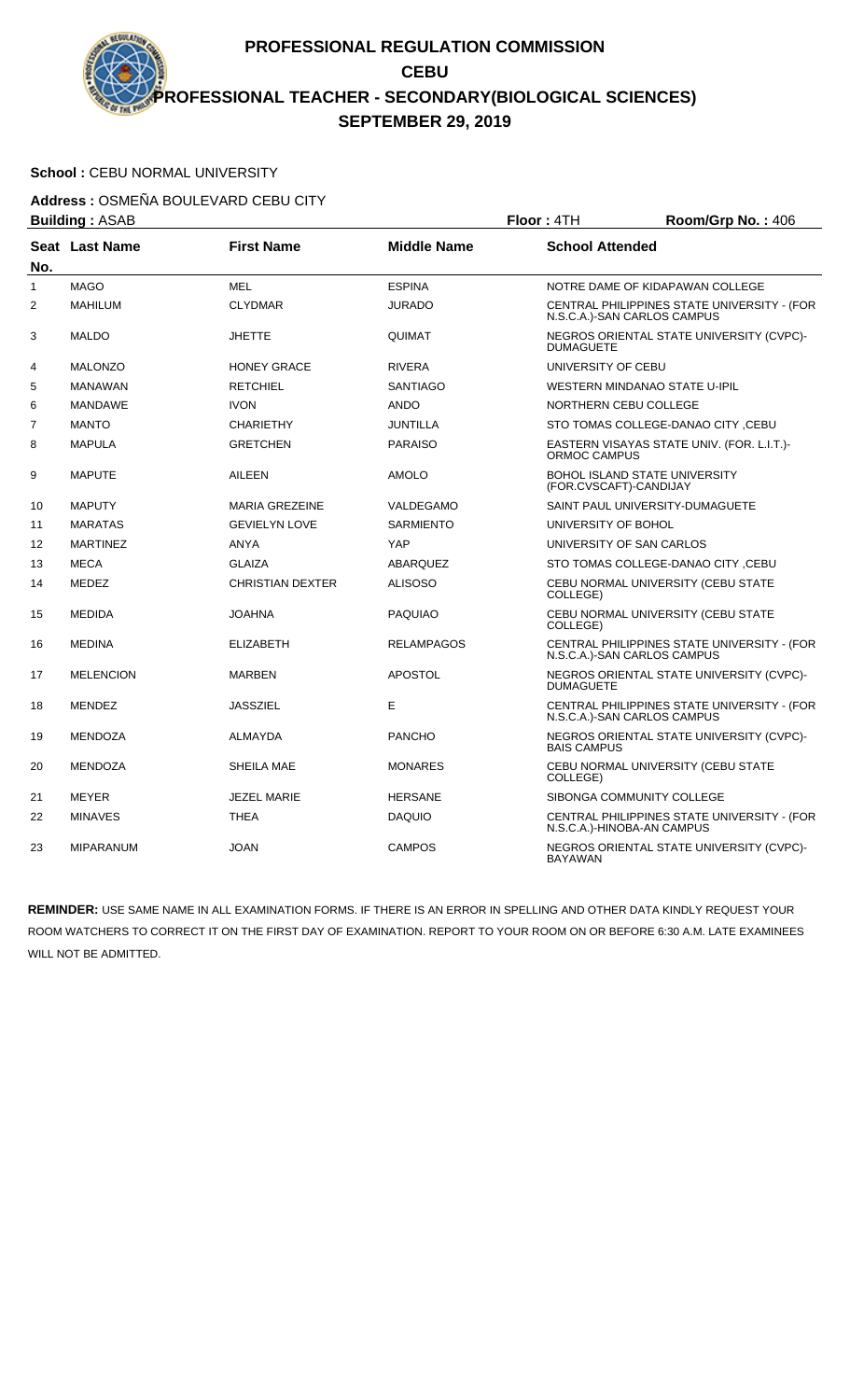### School : CEBU NORMAL UNIVERSITY

**Address :** OSMEÑA BOULEVARD CEBU CITY

|     | <b>Building: TAC</b> |                       |                    | Floor: 5TH                      | Room/Grp No.: 501                           |
|-----|----------------------|-----------------------|--------------------|---------------------------------|---------------------------------------------|
| No. | Seat Last Name       | <b>First Name</b>     | <b>Middle Name</b> | <b>School Attended</b>          |                                             |
| 1   | <b>MIRAMBEL</b>      | <b>ELSE</b>           | <b>ROMARATE</b>    | <b>CEBU DOCTORS UNIVERSITY</b>  |                                             |
| 2   | <b>MOLINA</b>        | <b>HERMES</b>         | <b>LAMPAUG</b>     | (for.CSCST)                     | CEBU TECHNOLOGICAL UNIVERSITY-MAIN          |
| 3   | <b>MONROID</b>       | <b>GRANT ROUEL</b>    | <b>PASPIE</b>      | <b>CEBU DOCTORS UNIVERSITY</b>  |                                             |
| 4   | <b>MONTECALBO</b>    | <b>ANNA</b>           | <b>GERONIMO</b>    |                                 | MOUNT CARMEL COLLEGE-ESCALANTE              |
| 5   | <b>MONTESINO</b>     | <b>ESMERALDA</b>      | <b>MIRANO</b>      | N.S.C.A.)-MAIN CAMPUS           | CENTRAL PHILIPPINES STATE UNIVERSITY - (FOR |
| 6   | <b>MONTEZA</b>       | <b>HERMILO</b>        | <b>CUESTAS</b>     | COLLEGE)                        | CEBU NORMAL UNIVERSITY (CEBU STATE          |
| 7   | <b>MORABE</b>        | <b>JAKE MARCO</b>     | <b>RODRIGUEZ</b>   | (FOR.CVSCAFT)-CLARIN            | <b>BOHOL ISLAND STATE UNIVERSITY</b>        |
| 8   | <b>MORALES</b>       | <b>RODAVI</b>         | <b>LAQUINAY</b>    | <b>SCIENCE &amp; TECHNOLOGY</b> | NORTHERN NEGROS STATE COLLEGE OF            |
| 9   | <b>MORALLA</b>       | <b>STEPHANIE</b>      |                    | N.S.C.A.)-SAN CARLOS CAMPUS     | CENTRAL PHILIPPINES STATE UNIVERSITY - (FOR |
| 10  | <b>MORENO</b>        | <b>MERABELLE</b>      | <b>GUARNES</b>     | N.S.C.A.)-MAIN CAMPUS           | CENTRAL PHILIPPINES STATE UNIVERSITY - (FOR |
| 11  | <b>MUGAR</b>         | <b>JESTER LYN</b>     | <b>ESGUERRA</b>    | COLLEGE)                        | CEBU NORMAL UNIVERSITY (CEBU STATE          |
| 12  | <b>MULLE</b>         | SHIERRA LEE           | <b>SULLANO</b>     | COLLEGE)                        | CEBU NORMAL UNIVERSITY (CEBU STATE          |
| 13  | <b>MUTIA</b>         | <b>THERESE</b>        | <b>CUBIAN</b>      | TAGBILARAN)                     | HOLY NAME UNIVERSITY (for.DIVINE WORD-      |
| 14  | <b>NAGAR</b>         | <b>KAREEN</b>         | <b>DESOR</b>       | SILLIMAN UNIVERSITY             |                                             |
| 15  | <b>NAPALLA</b>       | <b>KAREN</b>          | <b>FISALBON</b>    | COLLEGE)                        | CEBU NORMAL UNIVERSITY (CEBU STATE          |
| 16  | <b>NARCISO</b>       | <b>RISA MAE</b>       | <b>MERABO</b>      | N.S.C.A.)-HINOBA-AN CAMPUS      | CENTRAL PHILIPPINES STATE UNIVERSITY - (FOR |
| 17  | <b>NAVATA</b>        | <b>LOUIEBELLE</b>     | LU                 |                                 | UNIVERSITY OF THE VISAYAS-MANDAUE CITY      |
| 18  | <b>NEIS</b>          | QUENNIE ROSE          | <b>RODRIGO</b>     | UNIVERSITY OF CEBU              |                                             |
| 19  | <b>NELLAS</b>        | <b>NORILYN MAE</b>    | <b>YONGCO</b>      | COLLEGE)                        | CEBU NORMAL UNIVERSITY (CEBU STATE          |
| 20  | <b>NENGASCA</b>      | <b>KHAREN KAYE</b>    | ABELLA             |                                 | UNIVERSITY OF THE VISAYAS-MANDAUE CITY      |
| 21  | <b>NGOHO</b>         | <b>LUCY</b>           | <b>ANINION</b>     | COLLEGE)                        | CEBU NORMAL UNIVERSITY (CEBU STATE          |
| 22  | <b>NINTE</b>         | <b>APRIL MAVIELLE</b> | <b>CAMPANER</b>    |                                 | UNIVERSITY OF SAN JOSE-RECOLETOS            |
| 23  | <b>NUÑEZ</b>         | <b>ROSEMAEANN</b>     | <b>AVILA</b>       |                                 | STO TOMAS COLLEGE-DANAO CITY, CEBU          |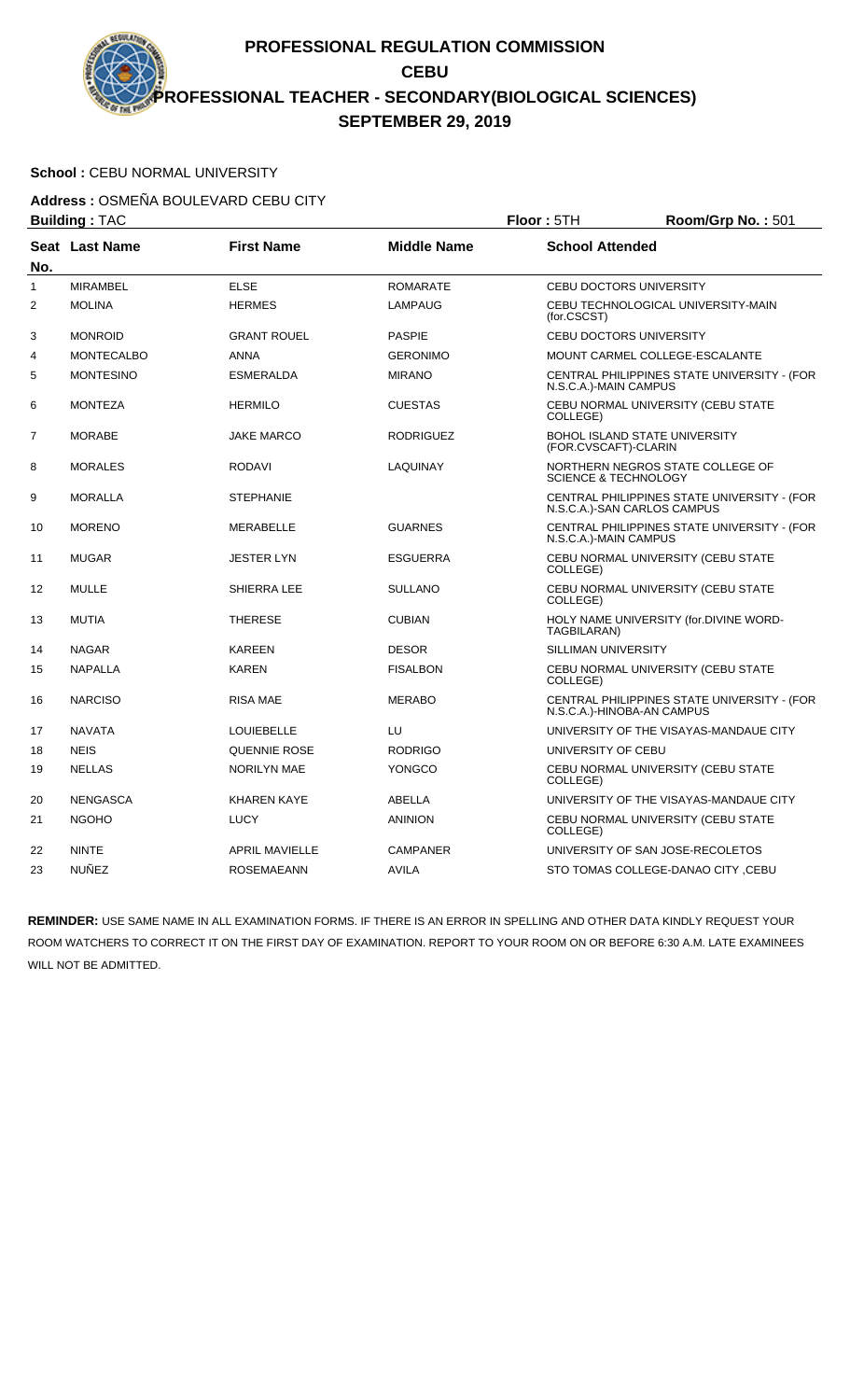### School : CEBU NORMAL UNIVERSITY

**Address :** OSMEÑA BOULEVARD CEBU CITY

| <b>Building: TAC</b> |                 |                     |                    | Floor: 5TH                  | Room/Grp No.: 502                                                          |
|----------------------|-----------------|---------------------|--------------------|-----------------------------|----------------------------------------------------------------------------|
| No.                  | Seat Last Name  | <b>First Name</b>   | <b>Middle Name</b> | <b>School Attended</b>      |                                                                            |
| $\mathbf{1}$         | <b>OBEÑETA</b>  | <b>SHERLYN</b>      | <b>ANDALAJAO</b>   | <b>BAIS CAMPUS</b>          | NEGROS ORIENTAL STATE UNIVERSITY (CVPC)-                                   |
| $\overline{2}$       | <b>OCCO</b>     | <b>GEMALIE</b>      | <b>DIZON</b>       | <b>VILLABA CAMPUS</b>       | VISAYAS STATE UNIVERSITY (FOR VISCA, LSU) -                                |
| 3                    | <b>OCHO</b>     | <b>SHIELA</b>       | <b>MUMAR</b>       | TAGBILARAN)                 | HOLY NAME UNIVERSITY (for.DIVINE WORD-                                     |
| 4                    | <b>OGHAYON</b>  | <b>MERRY MAE</b>    | AGUSTINES          |                             | CENTRAL PHILIPPINES STATE UNIVERSITY - (FOR<br>N.S.C.A.)-SAN CARLOS CAMPUS |
| 5                    | <b>OLAGUER</b>  | <b>MA JANE</b>      | AGINED             | <b>BOHOL WISDOM COLLEGE</b> |                                                                            |
| 6                    | <b>OLAJAY</b>   | <b>CINDY</b>        | <b>GALES</b>       |                             | <b>BOHOL NORTHERN STAR COLLEGE</b>                                         |
| 7                    | <b>OLAMIT</b>   | <b>BORIS</b>        | LASUTAN            | TAGBILARAN)                 | HOLY NAME UNIVERSITY (for.DIVINE WORD-                                     |
| 8                    | <b>OLARTE</b>   | <b>JOHN OLIVER</b>  | <b>CUIZON</b>      | <b>BAYBAY</b>               | VISAYAS STATE UNIVERSITY (for.VISCA,LSU.)-                                 |
| 9                    | <b>OLIS</b>     | KATRINA MARIE       | CADANO             | <b>DUMAGUETE</b>            | NEGROS ORIENTAL STATE UNIVERSITY (CVPC)-                                   |
| 10                   | <b>OLPOS</b>    | <b>NICHELLE</b>     | <b>VILANDO</b>     | <b>BAIS CAMPUS</b>          | NEGROS ORIENTAL STATE UNIVERSITY (CVPC)-                                   |
| 11                   | <b>OMAMALIN</b> | <b>MICHELLE</b>     | SUMAGANG           | <b>BATUAN COLLEGES INC.</b> |                                                                            |
| 12                   | <b>OMEGA</b>    | <b>VENUS</b>        | <b>SARMIENTO</b>   | COLLEGE)                    | CEBU NORMAL UNIVERSITY (CEBU STATE                                         |
| 13                   | <b>OMPAD</b>    | <b>BRETT JOSEPH</b> |                    | (for.CSCST)                 | CEBU TECHNOLOGICAL UNIVERSITY-MAIN                                         |
| 14                   | <b>ORACOY</b>   | <b>HAZEL</b>        | ESTAÑEL            | <b>DUMAGUETE</b>            | NEGROS ORIENTAL STATE UNIVERSITY (CVPC)-                                   |
| 15                   | <b>ORDENIZA</b> | <b>DANICA</b>       | <b>GINGOYON</b>    |                             | SIBONGA COMMUNITY COLLEGE                                                  |
| 16                   | <b>ORDILLA</b>  | <b>ROCHELL</b>      | <b>ROLLON</b>      | COLLEGE)                    | CEBU NORMAL UNIVERSITY (CEBU STATE                                         |
| 17                   | OROC            | <b>MARGELYN</b>     | <b>ROCHA</b>       | <b>BAIS CAMPUS</b>          | NEGROS ORIENTAL STATE UNIVERSITY (CVPC)-                                   |
| 18                   | <b>ORONAN</b>   | NINA MITZI          | <b>ZAFRA</b>       | UNIVERSITY OF CEBU          |                                                                            |
| 19                   | <b>ORTEGA</b>   | <b>DYRIC</b>        | <b>MAGRANAO</b>    |                             | CENTRAL PHILIPPINES STATE UNIVERSITY - (FOR<br>N.S.C.A.)-HINOBA-AN CAMPUS  |
| 20                   | <b>ORTEGA</b>   | <b>ELIZABETH</b>    | <b>SARSABA</b>     | COLLEGE)                    | CEBU NORMAL UNIVERSITY (CEBU STATE                                         |
| 21                   | <b>OTARRA</b>   | <b>NEFTALI</b>      | <b>ABESA</b>       |                             | ASIAN COLLEGE OF TECHNOLOGY                                                |
| 22                   | <b>OYSON</b>    | PEARL ANTONETTE     | <b>SAGUBAN</b>     |                             | SAINT PAUL UNIVERSITY-DUMAGUETE                                            |
| 23                   | <b>PABROA</b>   | <b>ANNA BETH</b>    | <b>SALDUA</b>      | <b>DUMAGUETE</b>            | NEGROS ORIENTAL STATE UNIVERSITY (CVPC)-                                   |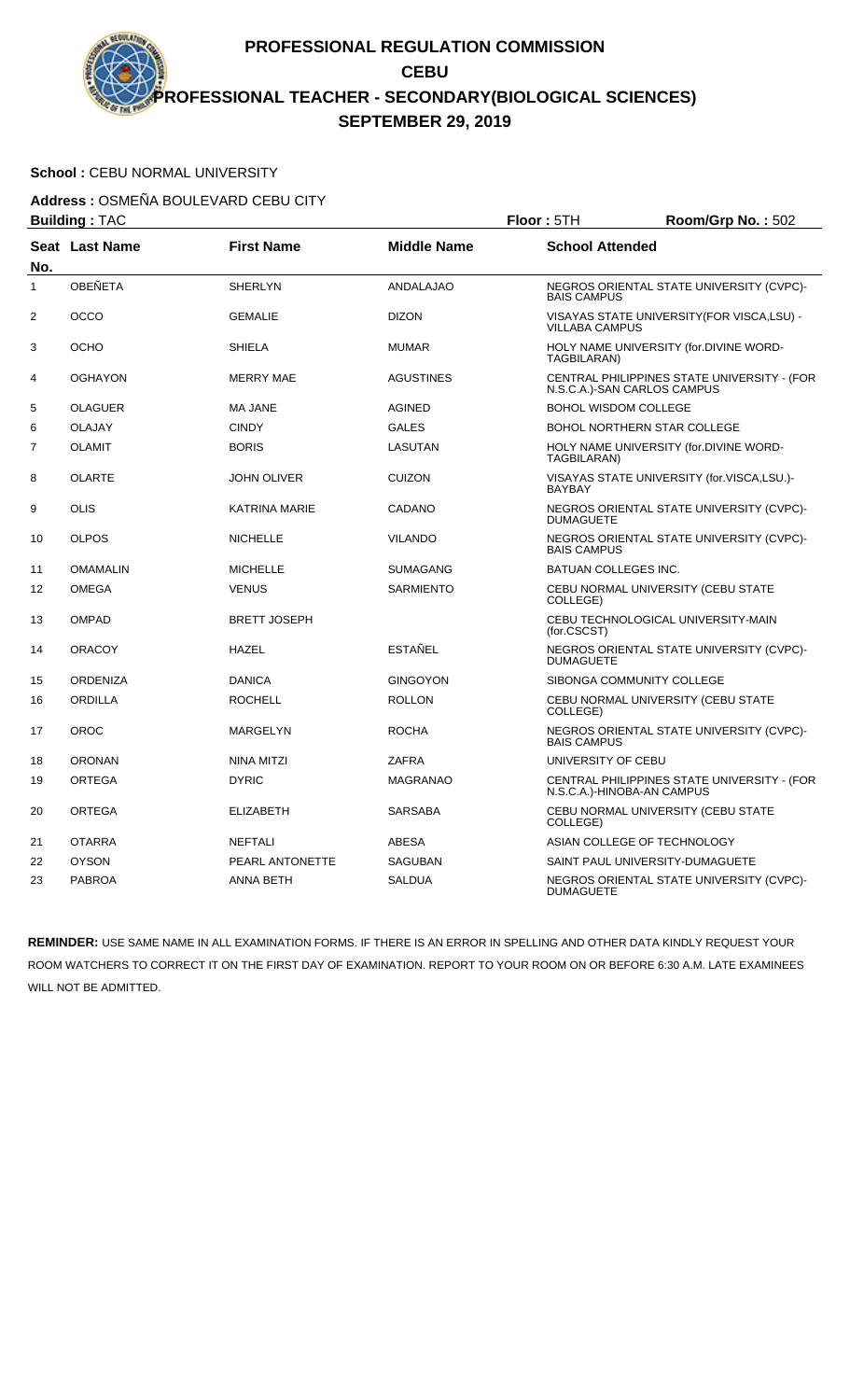### School : CEBU NORMAL UNIVERSITY

**Address :** OSMEÑA BOULEVARD CEBU CITY

| <b>Building: TAC</b> |                   |                        |                    | Floor: 5TH                  | Room/Grp No.: 503                                                          |
|----------------------|-------------------|------------------------|--------------------|-----------------------------|----------------------------------------------------------------------------|
| No.                  | Seat Last Name    | <b>First Name</b>      | <b>Middle Name</b> | <b>School Attended</b>      |                                                                            |
| 1                    | <b>PACHICA</b>    | <b>JAMAICA MARIE</b>   | <b>BERIOSO</b>     |                             | CENTRAL PHILIPPINES STATE UNIVERSITY - (FOR<br>N.S.C.A.)-VICTORIAS CAMPUS  |
| $\overline{2}$       | <b>PACHICA</b>    | <b>JEZZA MAE</b>       | <b>BERIOSO</b>     |                             | CENTRAL PHILIPPINES STATE UNIVERSITY - (FOR<br>N.S.C.A.)-VICTORIAS CAMPUS  |
| 3                    | <b>PACINIO</b>    | <b>CHERRYMIE</b>       | <b>PACIFICO</b>    | COLLEGE)                    | CEBU NORMAL UNIVERSITY (CEBU STATE                                         |
| 4                    | <b>PACIO</b>      | <b>ALMARIE</b>         | <b>DEJA</b>        | UNIVERSITY OF CEBU          |                                                                            |
| 5                    | <b>PACLIWAN</b>   | <b>CHARISE</b>         |                    |                             | COLEGIO DE SAN ANTONIO DE PADUA                                            |
| 6                    | <b>PACRIS</b>     | <b>MELISSA</b>         | <b>OCAN</b>        |                             | CENTRAL PHILIPPINES STATE UNIVERSITY - (FOR<br>N.S.C.A.)-SAN CARLOS CAMPUS |
| $\overline{7}$       | PAG-ONG           | <b>GRACE ANN</b>       | <b>PASILAN</b>     |                             | UNIVERSITY OF SOUTHERN PHILIPPINES                                         |
| 8                    | <b>PAGARA</b>     | <b>LEORNELL MARIE</b>  | <b>FLORES</b>      | TAGBILARAN)                 | HOLY NAME UNIVERSITY (for.DIVINE WORD-                                     |
| 9                    | <b>PALABRICA</b>  | <b>JANICE</b>          | <b>LIBUNAO</b>     |                             | CENTRAL PHILIPPINES STATE UNIVERSITY - (FOR<br>N.S.C.A.)-SAN CARLOS CAMPUS |
| 10                   | <b>PALOMA</b>     | NIÑA MARIE             | <b>UMAPAS</b>      | <b>BAIS CAMPUS</b>          | NEGROS ORIENTAL STATE UNIVERSITY (CVPC)-                                   |
| 11                   | <b>PANUGALING</b> | <b>ROSLYN</b>          | <b>CAMPUGAN</b>    |                             | SAINT CATHERINE'S COLLEGE-CARCAR                                           |
| 12                   | <b>PARCON</b>     | <b>SAMIRA MAE</b>      | <b>ROMARATE</b>    |                             | UNIVERSITY OF SAN JOSE-RECOLETOS                                           |
| 13                   | <b>PAREDES</b>    | <b>CARLA CHRISTIE</b>  | <b>GONZAGA</b>     | <b>TALISAY CITY COLLEGE</b> |                                                                            |
| 14                   | <b>PAREDES</b>    | <b>FRITZ JUSTIN</b>    | <b>TEE</b>         |                             | CEBU INSTITUTE OF TECHNOLOGY - UNIVERSITY                                  |
| 15                   | <b>PATIÑO</b>     | <b>HARVEY RUSSELLE</b> | <b>NACAR</b>       | COLLEGE)                    | CEBU NORMAL UNIVERSITY (CEBU STATE                                         |
| 16                   | PELAEZ            | <b>KRYSSA MAE</b>      | YWAYAN             | COLLEGE)                    | CEBU NORMAL UNIVERSITY (CEBU STATE                                         |
| 17                   | <b>PEÑA</b>       | ANNA MAE               |                    | (for.CSCST)                 | CEBU TECHNOLOGICAL UNIVERSITY-MAIN                                         |
| 18                   | PEÑEZ             | <b>SHUNDAY MAE</b>     | <b>CALIDGUID</b>   | <b>BAIS CAMPUS</b>          | NEGROS ORIENTAL STATE UNIVERSITY (CVPC)-                                   |
| 19                   | <b>PEPITO</b>     | <b>ANGELICA</b>        | AMO                | COLL)                       | FATHER SATURNINO URIOS UNIVERSITY (URIOS                                   |
| 20                   | <b>PEPITO</b>     | <b>JOAN</b>            | <b>PUCONG</b>      |                             | CENTRAL PHILIPPINES STATE UNIVERSITY - (FOR<br>N.S.C.A.)-SAN CARLOS CAMPUS |
| 21                   | <b>PERAREN</b>    | MAE DOLOR              | SABANAL            |                             | CENTRAL PHILIPPINES STATE UNIVERSITY - (FOR<br>N.S.C.A.)-SAN CARLOS CAMPUS |
| 22                   | <b>PIODOS</b>     | <b>MARIELLA</b>        | <b>SIMBAJON</b>    | UNIVERSITY OF CEBU          |                                                                            |
| 23                   | <b>PLANDO</b>     | SARANETTE              | <b>PASON</b>       | COLLEGE)                    | CEBU NORMAL UNIVERSITY (CEBU STATE                                         |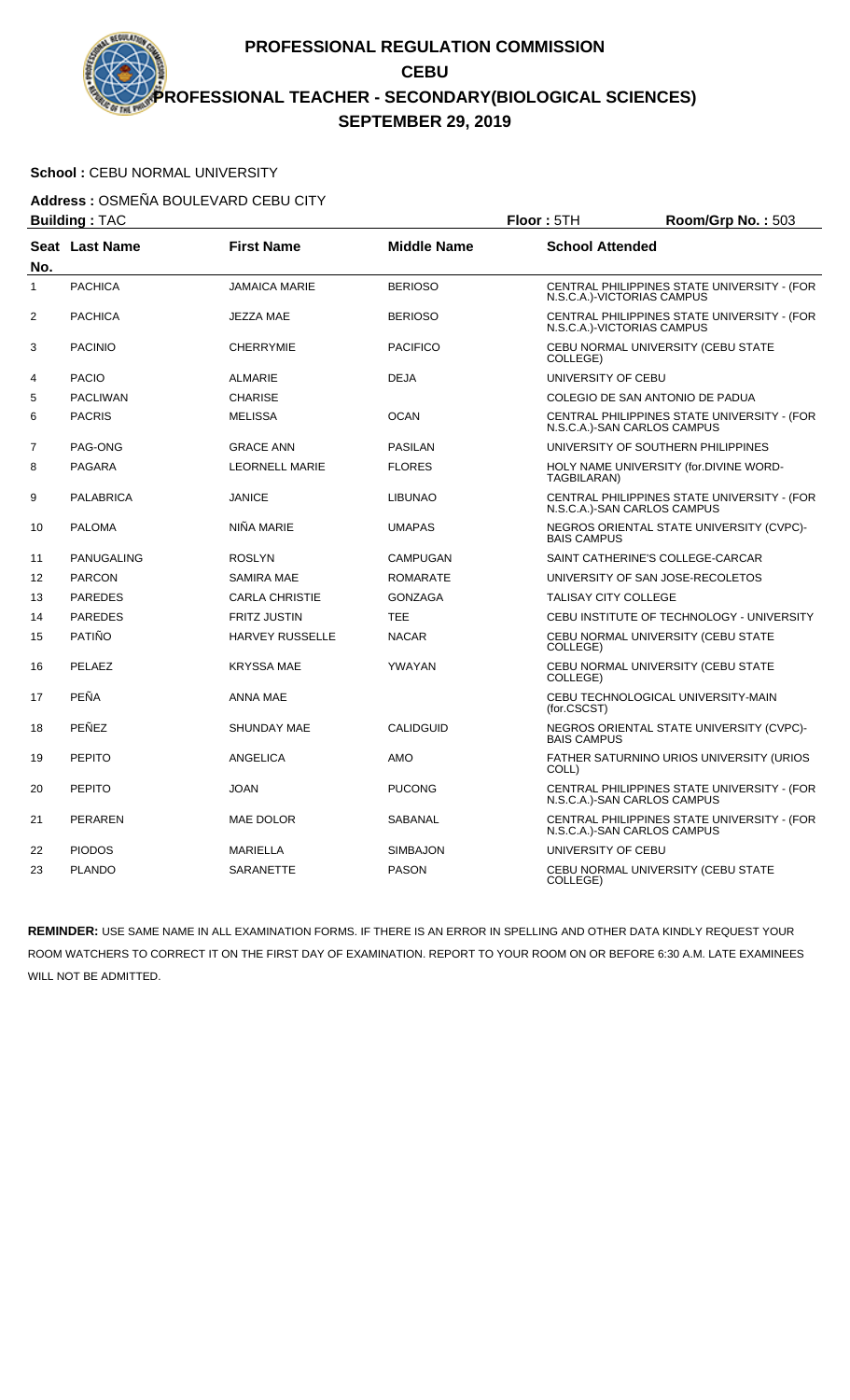# School : CEBU NORMAL UNIVERSITY

**Address :** OSMEÑA BOULEVARD CEBU CITY

|                | <b>Building: TAC</b> |                   | Floor: 5TH         | Room/Grp No.: 504              |                                             |
|----------------|----------------------|-------------------|--------------------|--------------------------------|---------------------------------------------|
| No.            | Seat Last Name       | <b>First Name</b> | <b>Middle Name</b> | <b>School Attended</b>         |                                             |
| $\mathbf{1}$   | <b>PLASENCIA</b>     | <b>RIZA MAE</b>   |                    | UNIVERSITY OF CEBU             |                                             |
| 2              | <b>POCONG</b>        | <b>MARIBEL</b>    |                    | <b>DUMAGUETE</b>               | NEGROS ORIENTAL STATE UNIVERSITY (CVPC)-    |
| 3              | <b>POLICHER</b>      | <b>JAYNOVAH</b>   | <b>TURNINO</b>     | COLLEGE)                       | CEBU NORMAL UNIVERSITY (CEBU STATE          |
| 4              | <b>PORNETE</b>       | <b>JIRAH</b>      | <b>SANCHEZ</b>     | N.S.C.A.)-MAIN CAMPUS          | CENTRAL PHILIPPINES STATE UNIVERSITY - (FOR |
| 5              | <b>POTOT</b>         | <b>GLYDEL</b>     | LUMANGTAD          | COLLEGE)                       | CEBU NORMAL UNIVERSITY (CEBU STATE          |
| 6              | QUEBEC               | QUEEN ANE FE      | <b>BUTA</b>        |                                | UNIVERSITY OF CEBU-BANILAD                  |
| $\overline{7}$ | QUIATCHON            | <b>JEZAMAY</b>    | <b>GAVILINIO</b>   | <b>BINALBAGAN</b>              | CARLOS HILADO STATE COLLEGE OF FISHERIES-   |
| 8              | QUIDATO              | <b>JENNIFER</b>   | <b>VINTA</b>       | <b>BINALBAGAN</b>              | CARLOS HILADO STATE COLLEGE OF FISHERIES-   |
| 9              | QUIJANO              | <b>POPSVIE</b>    | <b>GENAYAS</b>     |                                | SAINT CATHERINE'S COLLEGE-CARCAR            |
| 10             | QUIJANO              | <b>SAIRA MAE</b>  | <b>CABARRUBIAS</b> | COLLEGE)                       | CEBU NORMAL UNIVERSITY (CEBU STATE          |
| 11             | <b>RAMOS</b>         | <b>MECEL</b>      | <b>PALER</b>       | <b>CEBU DOCTORS UNIVERSITY</b> |                                             |
| 12             | RANARIO              | <b>JANN JESAH</b> | CASILAC            |                                | SIBONGA COMMUNITY COLLEGE                   |
| 13             | <b>RECOPELACION</b>  | <b>JAMES CARL</b> | <b>ALEGADO</b>     |                                | SIBONGA COMMUNITY COLLEGE                   |
| 14             | <b>REPOLLO</b>       | <b>JONNABETHE</b> | <b>TUQUIB</b>      | COLLEGE)                       | CEBU NORMAL UNIVERSITY (CEBU STATE          |
| 15             | <b>REPONTE</b>       | <b>ERLIN</b>      | <b>GARCIA</b>      | SOUTHWESTERN UNIVERSITY        |                                             |
| 16             | <b>REQUINTO</b>      | <b>JUNBIC</b>     | <b>DEGUMA</b>      |                                | CEBU INSTITUTE OF TECHNOLOGY - UNIVERSITY   |
| 17             | <b>RICAÑA</b>        | <b>MAE</b>        | <b>PARLUTCHA</b>   | N.S.C.A.)-MAIN CAMPUS          | CENTRAL PHILIPPINES STATE UNIVERSITY - (FOR |
| 18             | <b>ROBERTO</b>       | <b>JESSICA</b>    | <b>TIDULA</b>      | N.S.C.A.)-MAIN CAMPUS          | CENTRAL PHILIPPINES STATE UNIVERSITY - (FOR |
| 19             | <b>RODRIGUEZ</b>     | <b>JOVELIEZEL</b> | <b>BARORO</b>      |                                | UNIVERSITY OF SAN JOSE-RECOLETOS            |
| 20             | <b>ROSALEM</b>       | PORSCHIA MARIE    | <b>DELEGERO</b>    | <b>BOHOL WISDOM COLLEGE</b>    |                                             |
| 21             | <b>ROSALES</b>       | <b>MELISSA</b>    | <b>NUÑEZ</b>       |                                | UNIVERSITY OF SAN JOSE-RECOLETOS            |
| 22             | <b>ROSALES</b>       | RAZZIEL MAE       | <b>EUMAGUE</b>     | <b>DUMAGUETE</b>               | NEGROS ORIENTAL STATE UNIVERSITY (CVPC)-    |
| 23             | <b>ROSAUT</b>        | <b>PAUL</b>       | <b>CADIVIDA</b>    | <b>BAIS CAMPUS</b>             | NEGROS ORIENTAL STATE UNIVERSITY (CVPC)-    |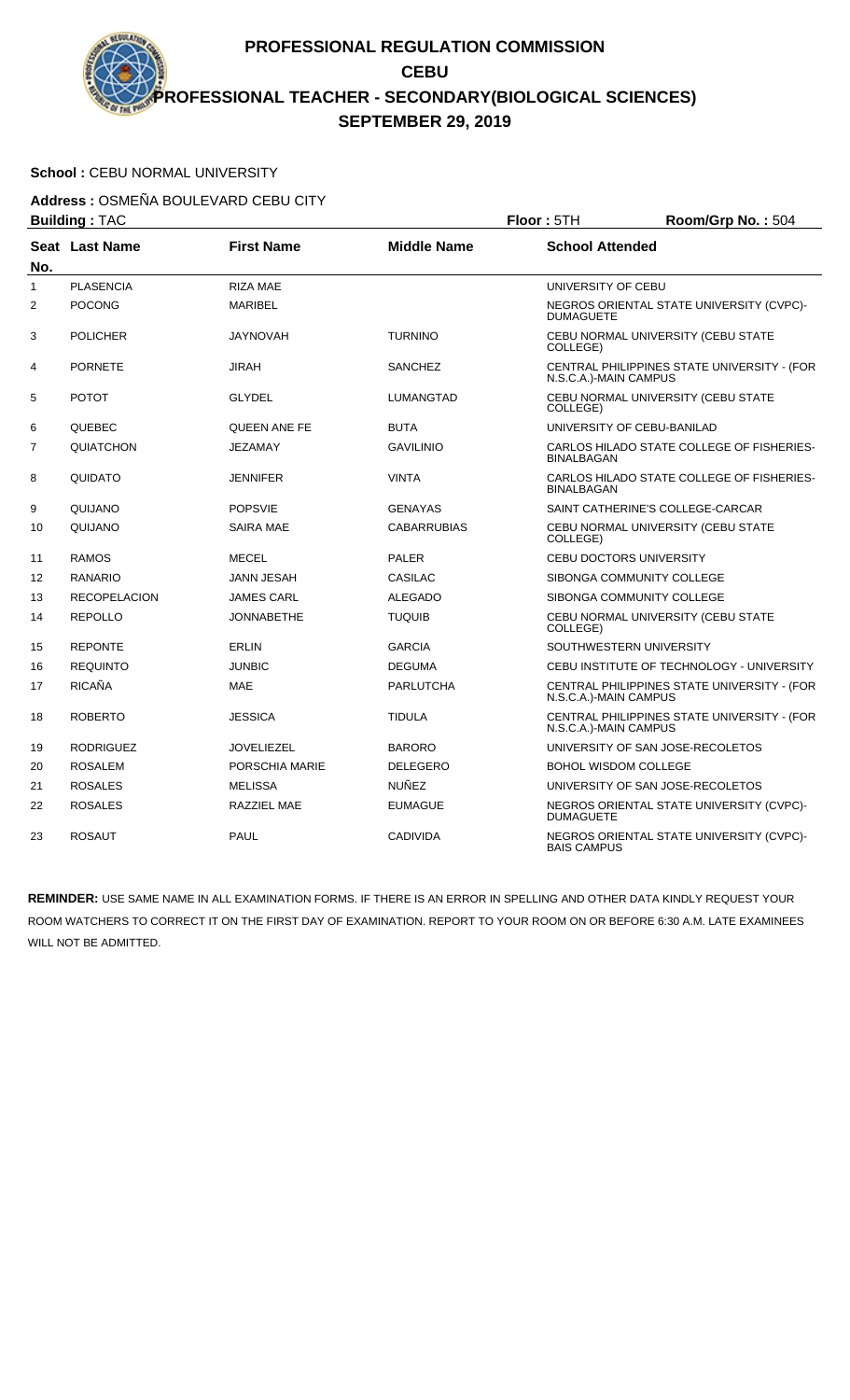# School : CEBU NORMAL UNIVERSITY

**Address :** OSMEÑA BOULEVARD CEBU CITY

|                | <b>Building: TAC</b> |                      | Floor: 5TH         | Room/Grp No.: 505          |                                                                            |
|----------------|----------------------|----------------------|--------------------|----------------------------|----------------------------------------------------------------------------|
|                | Seat Last Name       | <b>First Name</b>    | <b>Middle Name</b> | <b>School Attended</b>     |                                                                            |
| No.            |                      |                      |                    |                            |                                                                            |
| $\mathbf{1}$   | <b>ROSEL</b>         | <b>AHLGIE</b>        | <b>EDULLANTES</b>  |                            | SIBONGA COMMUNITY COLLEGE                                                  |
| $\overline{2}$ | <b>ROSERO</b>        | <b>REAN ANTONETH</b> | <b>SUPE</b>        | <b>DUMAGUETE</b>           | NEGROS ORIENTAL STATE UNIVERSITY (CVPC)-                                   |
| 3              | <b>RUIZ</b>          | LAIZA                | <b>CAGOT</b>       |                            | UNIVERSITY OF CEBU-BANILAD                                                 |
| 4              | <b>RULIDA</b>        | <b>JOSEBETH</b>      | <b>BINASBAS</b>    | (FOR.CVSCAFT)-CLARIN       | BOHOL ISLAND STATE UNIVERSITY                                              |
| 5              | SABADUQUIA           | <b>SETH</b>          | LUBAY              |                            | SOUTHERN LEYTE STATE UNIVERSITY-T.OPPUS                                    |
| 6              | <b>SABSALON</b>      | <b>JHUL BRIONE</b>   | DAÑO               | UNIVERSITY OF CEBU         |                                                                            |
| 7              | SALAMANCA            | <b>RYAN</b>          | <b>MICULOB</b>     | (FOR.CVSCAFT)-CANDIJAY     | BOHOL ISLAND STATE UNIVERSITY                                              |
| 8              | <b>SALAZAR</b>       | <b>ELLEN GRACE</b>   | <b>NOBLE</b>       | N.S.C.A.)-MAIN CAMPUS      | CENTRAL PHILIPPINES STATE UNIVERSITY - (FOR                                |
| 9              | <b>SALE</b>          | <b>FELIX JR</b>      | <b>DAJANG</b>      | TAGBILARAN)                | HOLY NAME UNIVERSITY (for.DIVINE WORD-                                     |
| 10             | <b>SALO</b>          | <b>RAMIL</b>         | QUIAO              | BATUAN COLLEGES INC.       |                                                                            |
| 11             | <b>SAMBILAD</b>      | <b>MARY ANNE</b>     | <b>YALON</b>       | N.S.C.A.)-ILOG CAMPUS      | CENTRAL PHILIPPINES STATE UNIVERSITY - (FOR                                |
| 12             | <b>SANCHEZ</b>       | <b>MARIA</b>         | SANGASIN           | N.S.C.A.)-HINOBA-AN CAMPUS | CENTRAL PHILIPPINES STATE UNIVERSITY - (FOR                                |
| 13             | <b>SANCHEZ</b>       | <b>MARIA FATIMA</b>  | <b>RODILA</b>      |                            | UNIVERSITY OF THE VISAYAS-MANDAUE CITY                                     |
| 14             | <b>SANCHEZ</b>       | ZYRA JOY             | <b>ALBIA</b>       |                            | CENTRAL PHILIPPINES STATE UNIVERSITY - (FOR<br>N.S.C.A.)-SAN CARLOS CAMPUS |
| 15             | SANDAG               | <b>WARREN</b>        | <b>VILLARMENTE</b> |                            | CENTRAL PHILIPPINES STATE UNIVERSITY - (FOR<br>N.S.C.A.)-SAN CARLOS CAMPUS |
| 16             | <b>SANLAD</b>        | LAUREANO             | <b>CAMAYAN</b>     |                            | MINDANAO STATE UNIVERSITY-BUUG                                             |
| 17             | SANZ                 | <b>JAMES DAVE</b>    | <b>ASCONA</b>      | <b>BAIS CAMPUS</b>         | NEGROS ORIENTAL STATE UNIVERSITY (CVPC)-                                   |
| 18             | <b>SAPA</b>          | <b>ZENY MAE</b>      | <b>SAYSON</b>      |                            | CENTRAL PHILIPPINES STATE UNIVERSITY - (FOR<br>N.S.C.A.)-SAN CARLOS CAMPUS |
| 19             | <b>SARAD</b>         | <b>CATHERINE</b>     | <b>GAVILENIO</b>   | BINALBAGAN                 | CARLOS HILADO STATE COLLEGE OF FISHERIES-                                  |
| 20             | <b>SARAGUILLA</b>    | <b>MARGIE</b>        | <b>CASTRO</b>      |                            | CENTRAL PHILIPPINES STATE UNIVERSITY - (FOR<br>N.S.C.A.)-SAN CARLOS CAMPUS |
| 21             | SATUITA              | <b>RENTH KRYSTEL</b> | <b>MANCERA</b>     | COLLEGE)                   | CEBU NORMAL UNIVERSITY (CEBU STATE                                         |
| 22             | <b>SAYSON</b>        | <b>AIZA MAE</b>      | <b>CADAY</b>       | <b>BAIS CAMPUS</b>         | NEGROS ORIENTAL STATE UNIVERSITY (CVPC)-                                   |
| 23             | <b>SEMBRAN</b>       | <b>JIMMY JR</b>      | <b>LOQUINARIO</b>  | N.S.C.A.)-ILOG CAMPUS      | CENTRAL PHILIPPINES STATE UNIVERSITY - (FOR                                |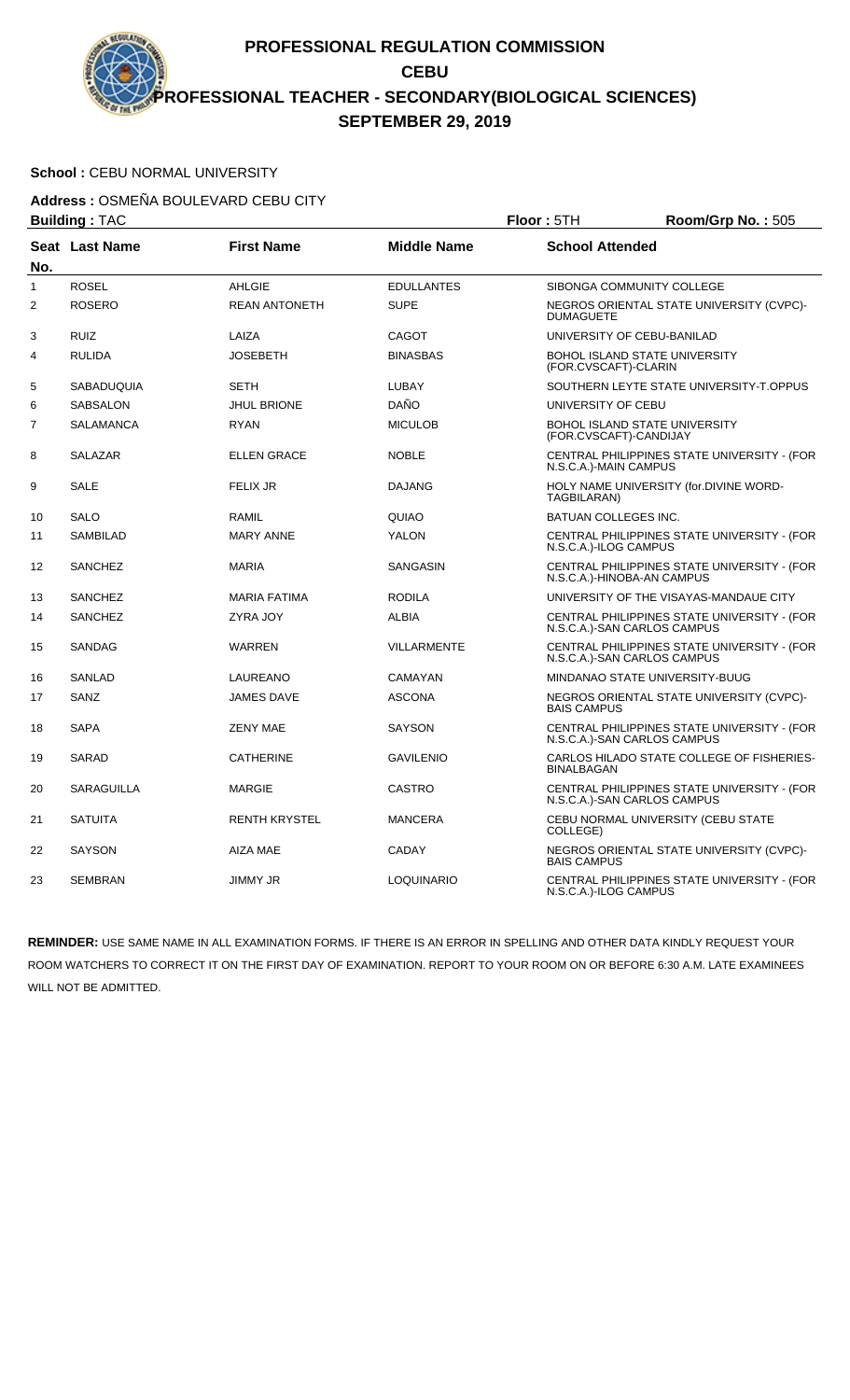# School : CEBU NORMAL UNIVERSITY

**Address :** OSMEÑA BOULEVARD CEBU CITY

| <b>Building: TAC</b> |                  |                      |                    | Floor: 5TH                          | Room/Grp No.: 506                           |
|----------------------|------------------|----------------------|--------------------|-------------------------------------|---------------------------------------------|
| No.                  | Seat Last Name   | <b>First Name</b>    | <b>Middle Name</b> | <b>School Attended</b>              |                                             |
| $\mathbf{1}$         | <b>SEMBRANO</b>  | <b>AIRA MAE</b>      | <b>SILDORA</b>     | N.S.C.A.)-SAN CARLOS CAMPUS         | CENTRAL PHILIPPINES STATE UNIVERSITY - (FOR |
| 2                    | <b>SENINING</b>  | <b>ARTHUR GLEN</b>   | <b>RIZON</b>       | CEBU DOCTORS UNIVERSITY             |                                             |
| 3                    | <b>SENINING</b>  | <b>CECILE AURORA</b> | <b>ZANORIA</b>     | <b>CEBU DOCTORS UNIVERSITY</b>      |                                             |
| 4                    | <b>SESTOSO</b>   | <b>LOWELL</b>        | ALVARADO           | SAINT CATHERINE'S COLLEGE-CARCAR    |                                             |
| 5                    | <b>SIANGCUA</b>  | <b>NOVIE JOY</b>     | <b>BUENAVISTA</b>  | <b>SCIENCE &amp; TECHNOLOGY</b>     | NORTHERN NEGROS STATE COLLEGE OF            |
| 6                    | <b>SIGASIG</b>   | RHEBICCA MAE         | <b>TOBIAS</b>      | <b>DUMAGUETE</b>                    | NEGROS ORIENTAL STATE UNIVERSITY (CVPC)-    |
| 7                    | <b>SILVA</b>     | <b>JHORA MAE</b>     | <b>DURAN</b>       | <b>DUMAGUETE</b>                    | NEGROS ORIENTAL STATE UNIVERSITY (CVPC)-    |
| 8                    | <b>SILVA</b>     | <b>MILAN</b>         | <b>CABUGNASON</b>  | <b>BAIS CAMPUS</b>                  | NEGROS ORIENTAL STATE UNIVERSITY (CVPC)-    |
| 9                    | <b>SILVA</b>     | <b>MISSY</b>         | <b>JUNGOY</b>      | <b>BAIS CAMPUS</b>                  | NEGROS ORIENTAL STATE UNIVERSITY (CVPC)-    |
| 10                   | <b>SIMPRON</b>   | <b>JANICE</b>        | <b>HEPOLAN</b>     | <b>BISLIG CAMPUS</b>                | UNIVERSITY OF SOUTHEASTERN PHILIPPINES-     |
| 11                   | SINO-AG          | <b>SARAH MIE</b>     | <b>BAROT</b>       | <b>BAIS CAMPUS</b>                  | NEGROS ORIENTAL STATE UNIVERSITY (CVPC)-    |
| 12                   | <b>SITCHON</b>   | JO-AN                | <b>BARBA</b>       | <b>FELLOWSHIP BAPTIST COLLEGE</b>   |                                             |
| 13                   | <b>SOCO</b>      | <b>JAN PAULA</b>     | VILLANUEVA         | COLLEGE)                            | CEBU NORMAL UNIVERSITY (CEBU STATE          |
| 14                   | <b>SOCUBAS</b>   | <b>FELDENE</b>       | <b>BAHUNSUA</b>    | UNIVERSITY OF CEBU                  |                                             |
| 15                   | SOLIVIO          | <b>ARA PRECELA</b>   | <b>CANOY</b>       | MOUNT CARMEL COLLEGE-ESCALANTE      |                                             |
| 16                   | SOROÑO           | <b>ANA ROSE</b>      | <b>LANTAPON</b>    | COLLEGE)                            | CEBU NORMAL UNIVERSITY (CEBU STATE          |
| 17                   | <b>SOTES</b>     | <b>GINA</b>          | <b>PANOGAN</b>     | N.S.C.A.)-SAN CARLOS CAMPUS         | CENTRAL PHILIPPINES STATE UNIVERSITY - (FOR |
| 18                   | <b>SUDARIA</b>   | <b>CONIE MAE</b>     |                    | COLLEGE)                            | CEBU NORMAL UNIVERSITY (CEBU STATE          |
| 19                   | <b>SUERTE</b>    | <b>CHERLYN</b>       | <b>BARATERIA</b>   | UNIVERSITY OF THE VISAYAS-CEBU CITY |                                             |
| 20                   | <b>SUMALINOG</b> | ABEGAIL GRACE        | <b>HOMECILLO</b>   | N.S.C.A.)-SAN CARLOS CAMPUS         | CENTRAL PHILIPPINES STATE UNIVERSITY - (FOR |
| 21                   | <b>SUSADA</b>    | <b>KATHY</b>         | <b>MORAL</b>       | SIBONGA COMMUNITY COLLEGE           |                                             |
| 22                   | <b>TABERA</b>    | RHIZA MAE            | <b>ANORE</b>       | COLLEGE)                            | CEBU NORMAL UNIVERSITY (CEBU STATE          |
| 23                   | <b>TABINAS</b>   | <b>JENNIFER</b>      | <b>DAÑO</b>        | <b>BAYBAY</b>                       | VISAYAS STATE UNIVERSITY (for.VISCA,LSU.)-  |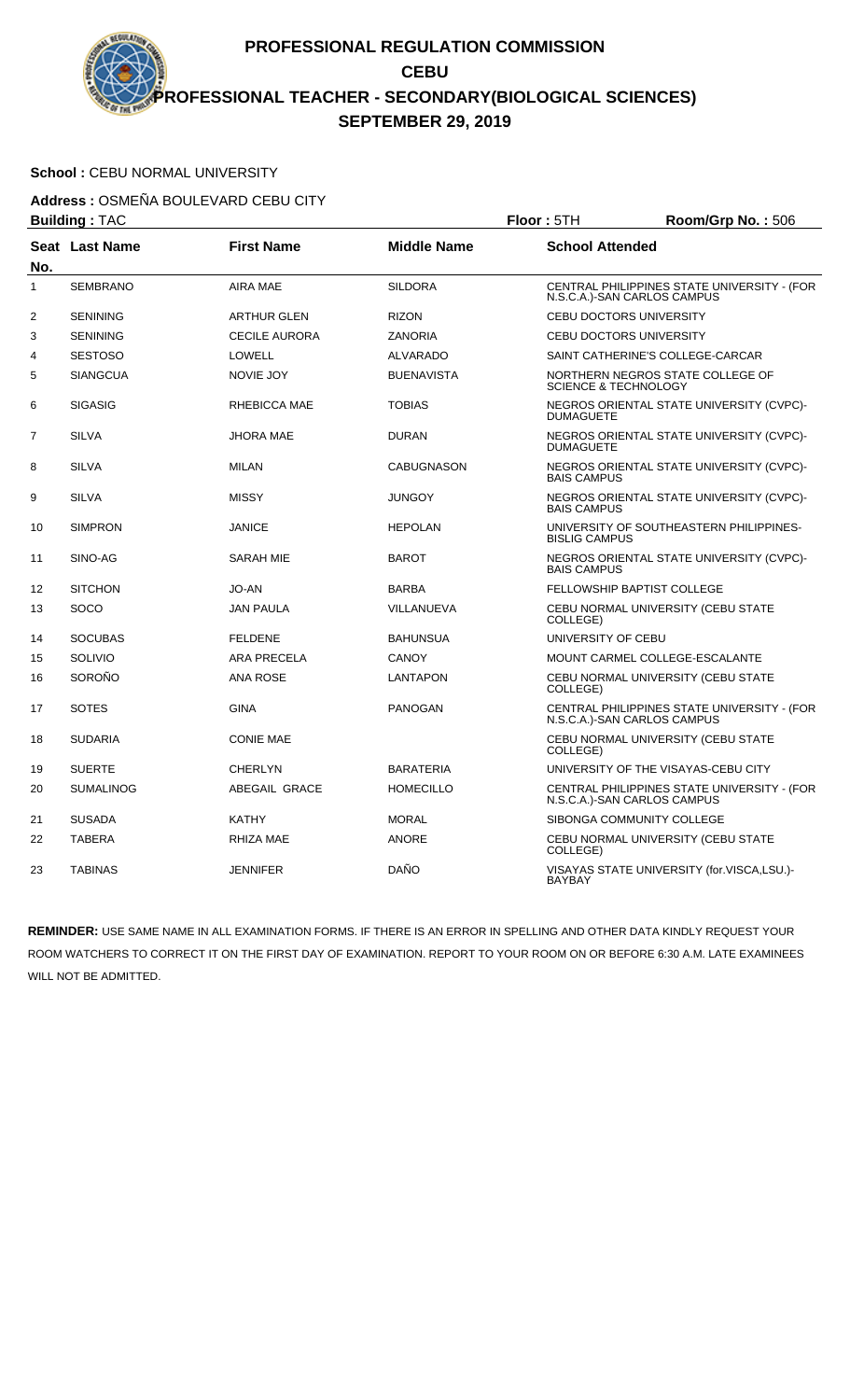### School : CEBU NORMAL UNIVERSITY

**Address :** OSMEÑA BOULEVARD CEBU CITY

|                | <b>Building: TAC</b>  |                             | Floor: 5TH         | Room/Grp No.: 507         |                                             |
|----------------|-----------------------|-----------------------------|--------------------|---------------------------|---------------------------------------------|
|                | <b>Seat Last Name</b> | <b>First Name</b>           | <b>Middle Name</b> | <b>School Attended</b>    |                                             |
| No.<br>1       | <b>TALAMAN</b>        | <b>GERLYN MAE</b>           | <b>GONZALES</b>    | N.S.C.A.)-ILOG CAMPUS     | CENTRAL PHILIPPINES STATE UNIVERSITY - (FOR |
| $\overline{2}$ | <b>TALLEDO</b>        | <b>JAIRAH</b>               | <b>EBIDO</b>       | N.S.C.A.)-ILOG CAMPUS     | CENTRAL PHILIPPINES STATE UNIVERSITY - (FOR |
| 3              | <b>TANGARO</b>        | <b>JADE LISTER</b>          | <b>DOLOTINA</b>    |                           | SAINT CATHERINE'S COLLEGE-CARCAR            |
| 4              | <b>TANGERES</b>       | <b>RINGIE</b>               | <b>CADAYONA</b>    | <b>DUMAGUETE</b>          | NEGROS ORIENTAL STATE UNIVERSITY (CVPC)-    |
| 5              | <b>TAÑIZA</b>         | <b>KATHLEEN JOY</b>         | <b>ALIMA</b>       | SIBONGA COMMUNITY COLLEGE |                                             |
| 6              | <b>TANUCAN</b>        | <b>MAE JASMIN</b>           | <b>MELENDRES</b>   | UNIVERSITY OF SAN CARLOS  |                                             |
| $\overline{7}$ | <b>TAPDASAN</b>       | <b>JUSTINE MAE</b>          | <b>BLASABAS</b>    | COLLEGE)                  | CEBU NORMAL UNIVERSITY (CEBU STATE          |
| 8              | TARRANZA              | <b>WILIAN</b>               | MAHINAY            | HOSP.& COLL.)             | MEDINA COLLEGE-PAGADIAN (for.ST.JOHN GEN.   |
| 9              | <b>TARROSA</b>        | <b>JEFFTY IAN</b>           | <b>PASTOR</b>      |                           | UNIVERSITY OF SAN JOSE-RECOLETOS            |
| 10             | <b>TATON</b>          | <b>NELMAR</b>               | CANDIASAN          | N.S.C.A.)-ILOG CAMPUS     | CENTRAL PHILIPPINES STATE UNIVERSITY - (FOR |
| 11             | <b>TECLING</b>        | <b>DAISY</b>                | <b>BALWADO</b>     | COLLEGE)                  | CEBU NORMAL UNIVERSITY (CEBU STATE          |
| 12             | <b>TEJADA</b>         | NIÑA MAE                    | <b>BARDAGO</b>     | COLLEGE)                  | CEBU NORMAL UNIVERSITY (CEBU STATE          |
| 13             | <b>TENEBRO</b>        | <b>DANICA</b>               |                    | SIBONGA COMMUNITY COLLEGE |                                             |
| 14             | <b>TIMBAL</b>         | <b>STELLA MARIE</b>         | <b>ERONICO</b>     | UNIVERSITY OF BOHOL       |                                             |
| 15             | <b>TIPON</b>          | <b>MAURICIA</b>             | <b>RANARIO</b>     | UNIVERSITY OF BOHOL       |                                             |
| 16             | <b>TOBALADO</b>       | <b>TRISHA MARIE</b>         | <b>TAMBOR</b>      |                           | UNIVERSITY OF SOUTHERN PHILIPPINES          |
| 17             | <b>TOJENO</b>         | <b>JESSA MAE</b>            | <b>PARAS</b>       | COLLEGE)                  | CEBU NORMAL UNIVERSITY (CEBU STATE          |
| 18             | <b>TORRES</b>         | <b>ELJUN</b>                | <b>NAVARRO</b>     | N.S.C.A.)-MAIN CAMPUS     | CENTRAL PHILIPPINES STATE UNIVERSITY - (FOR |
| 19             | <b>TRAGO</b>          | <b>EMELYN</b>               | <b>OLVINAR</b>     | (FOR.CVSCAFT)-CLARIN      | <b>BOHOL ISLAND STATE UNIVERSITY</b>        |
| 20             | <b>TUTING</b>         | SHERY-ANN                   | JAUGAN             | <b>DUMAGUETE</b>          | NEGROS ORIENTAL STATE UNIVERSITY (CVPC)-    |
| 21             | VALENDEZ              | <b>VIGIL</b>                | <b>AUXTERO</b>     |                           | <b>BUENAVISTA COMMUNITY COLLEGE</b>         |
| 22             | VALENZONA             | <b>MARIA ASHLEY VANNESA</b> | <b>NUÑEZ</b>       | <b>BAYBAY</b>             | VISAYAS STATE UNIVERSITY (for.VISCA,LSU.)-  |
| 23             | VALLESPIN             | <b>JOELITO</b>              | VILLARUEL          | N.S.C.A.)-SIPALAY CAMPUS  | CENTRAL PHILIPPINES STATE UNIVERSITY - (FOR |